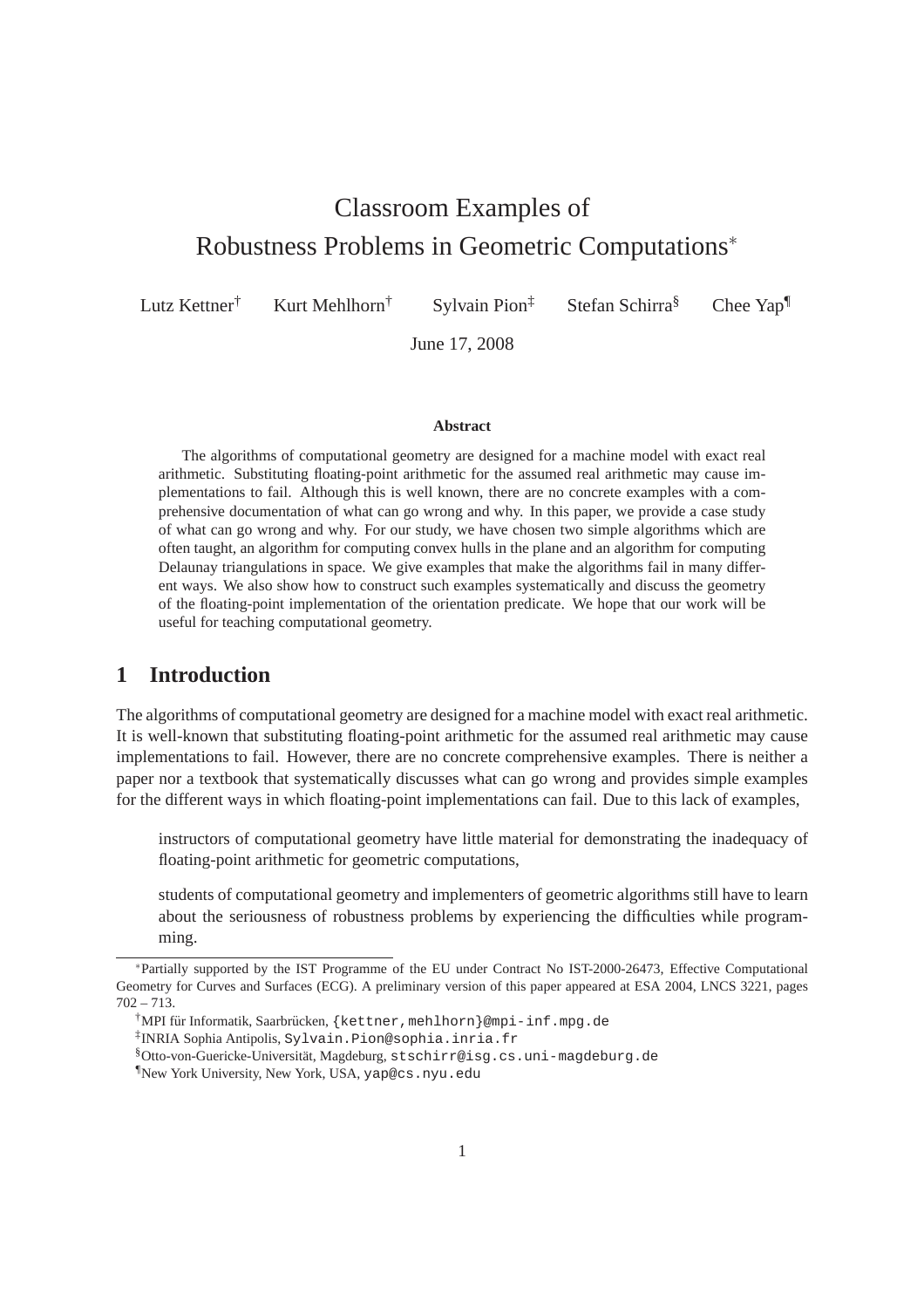

Figure 1: Results of a convex hull algorithm using double-precision floating-point arithmetic with the coordinate axes drawn to give the reader a frame of reference. The algorithm makes gross mistakes (from left to right): The clearly extreme point  $p_1$  is left out. The convex hull has a large concave corner with a (non-visible) self intersection near  $p_2$  and  $p_3$ , which are close together. The convex hull has a clearly visible concave chain (and no self-intersection). Details on these examples are explained in Section 4.

In this paper, we provide a case study of what can go wrong and why with geometric algorithms when executed with floating-point arithmetic naïvely. For our study, we have chosen two simple algorithms which are often taught, an algorithm for computing convex hulls in the plane and an algorithm to compute Delaunay triangulations in space.

The convex hull  $CH(S)$  of a finite set *S* of points in the plane is the smallest convex polygon containing *S*. A point  $p \in S$  is called *extreme* in *S* if  $CH(S) \neq CH(S \setminus p)$ . The extreme points of *S* form the vertices of the convex hull polygon. Convex hulls can be constructed incrementally. One starts with three non-collinear points in *S* and then considers the remaining points in arbitrary order. When a point is considered and lies inside the current hull, the point is simply discarded. When the point lies outside, the tangents to the current hull are constructed and the hull is updated appropriately. We give a more detailed description of the algorithm in Section 4.1 and the complete C++ program in the appendix.

Figure 1 shows point sets (we give the numerical coordinates of the points in Section 4) and the respective convex hulls computed by the floating-point implementation of our algorithm. In each case the input points are indicated by small circles, the computed convex hull polygon is shown in green, and the alleged extreme points are shown as filled red circles. The examples show that the implementation may make gross mistakes. It may leave out points that are clearly extreme, it may compute polygons that are clearly non-convex, and it may even run forever.

The first contribution of this paper is to provide a set of instances that make the floating-point implementations fail, often in disastrous ways. The computed results do not resemble the correct results in any reasonable sense.

Our second contribution is to explain why these disasters happen. The correctness of geometric algorithms depends on geometric properties, e.g., a point lies outside a convex polygon if and only if it can see one of the edges from the outside. We give examples, for which a floating-point implementation violates these properties: a point outside a convex polygon that sees no edge and a point not outside that sees some edges (both in a floating-point implementation of "sees"). We give examples for all possible violations of the correctness properties of our convex hull algorithms.

Our third contribution is to show how such examples can be constructed systematically or at least semi-systematically. This should allow others to do similar studies.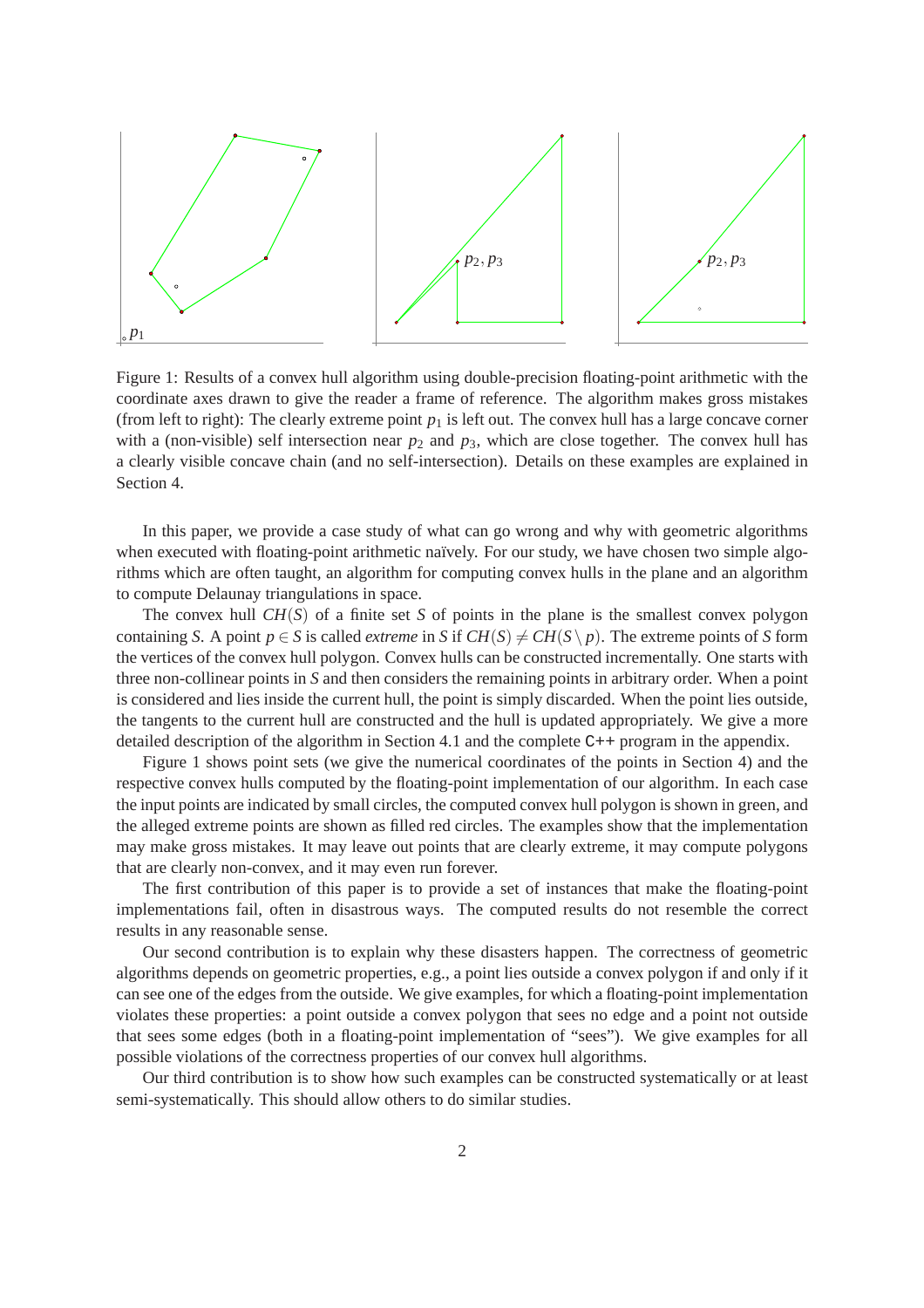We believe that the paper and its companion web page will be useful in teaching computational geometry, and that even experts will find it surprising and instructive in how many ways and how badly even simple algorithms can be made to fail. The companion web page<sup>1</sup> contains the source code of all programs, the input files for all examples, and installation procedures. It allows the reader to perform our and further experiments.

Numerical analysts are well aware of the pitfalls of floating point computation [For70]. Forsythe's paper and many numerical analysis textbooks, see for example [DH91, page 9], contain instructive examples of how popular algorithms, e.g., Gaussian elimination, can fail when used with floating point arithmetic. These examples have played a guiding role in the development of robust numerical methods. Our examples are in the same spirit, but concentrate on the geometric consequences of approximate arithmetic. While sophisticated machinery was developed for making numerical computations reliable over the past 50 years, a corresponding machinery for geometric computation does not yet exist to the same extent. However, significant progress was made over the past 15 years and we point the reader to approaches to reliable geometric computing in the conclusions: the exact computation paradigm, algorithms with reduced arithmetic demand, approximate algorithms with a correctness proof in floating-point arithmetic, and perturbation methods. In our recent courses on geometric computing, we have used the warning negative examples of this paper to raise student awareness for the problem and then discussed the approaches mentioned in the conclusions.

This paper is structured as follows. In Section 2 we discuss the ground rules for our experiments. In Section 3 we study the effect of floating-point arithmetic on one of the most basic predicates of planar geometry, the orientation predicate. In Section 4 we discuss the incremental algorithm for planar convex hulls and in Section 5 we briefly discuss an incremental algorithm for 3d Delaunay triangulations. We provide a discussion of failures of the gift-wrapping in an accompanying report available on the companion web page of our paper. In Section 6 we discuss two frequently suggested simple approaches for making the planar convex hull algorithm more robust and argue that they fail. Finally, Section 7 offers a short conclusion and points to approaches to reliable geometric computation.

**Related Work:** The literature contains a small number of documented failures due to numerical imprecision, e.g., Forrest's seminal paper on implementing the point-in-polygon test [For85], Fortune's example for a variant of Graham's scan [For90]<sup>2</sup>, Shewchuk's example for divide-and-conquer Delaunay triangulation [She97], Ramshaw's braided lines [MN99, Section 9.6.2], Schirra's example for convex hulls [MN99, Section 9.6.1], and the sweep line algorithm for line segment intersection and boolean operations on polygons [MN99, Sections 10.7.4 and 10.8.4].

# **2 Ground Rules for our Experiments**

Our codes are written in  $C_{++}$  and the results are reproducible on any platform compliant with IEEE Std 754-1985 floating-point standard for double precision (see [Gol91, IEE87]), and also with other programming languages. All programs and input data can be found on the companion web page. Numerical computations are based on IEEE arithmetic. In particular, we study machine floating-point numbers, called *doubles*, that are ubiquitous in scientific and geometric computing. Such numbers have the form  $\pm m2^e$  where  $m = 1 \cdot m_1 m_2 \cdot \cdot \cdot m_{52}$   $(m_i \in \{0, 1\})$  is the mantissa in binary and *e* is the exponent satisfying −1023 < *e* < 1024.<sup>3</sup> The results of arithmetic operations are rounded to the nearest double

<sup>1</sup>http://www.mpi-inf.mpg.de/departments/d1/ClassroomExamples/

<sup>2</sup>The example is not contained in [For89]

<sup>3</sup>We ignore here so called *denormalized* numbers that play no role in our experiments and arguments.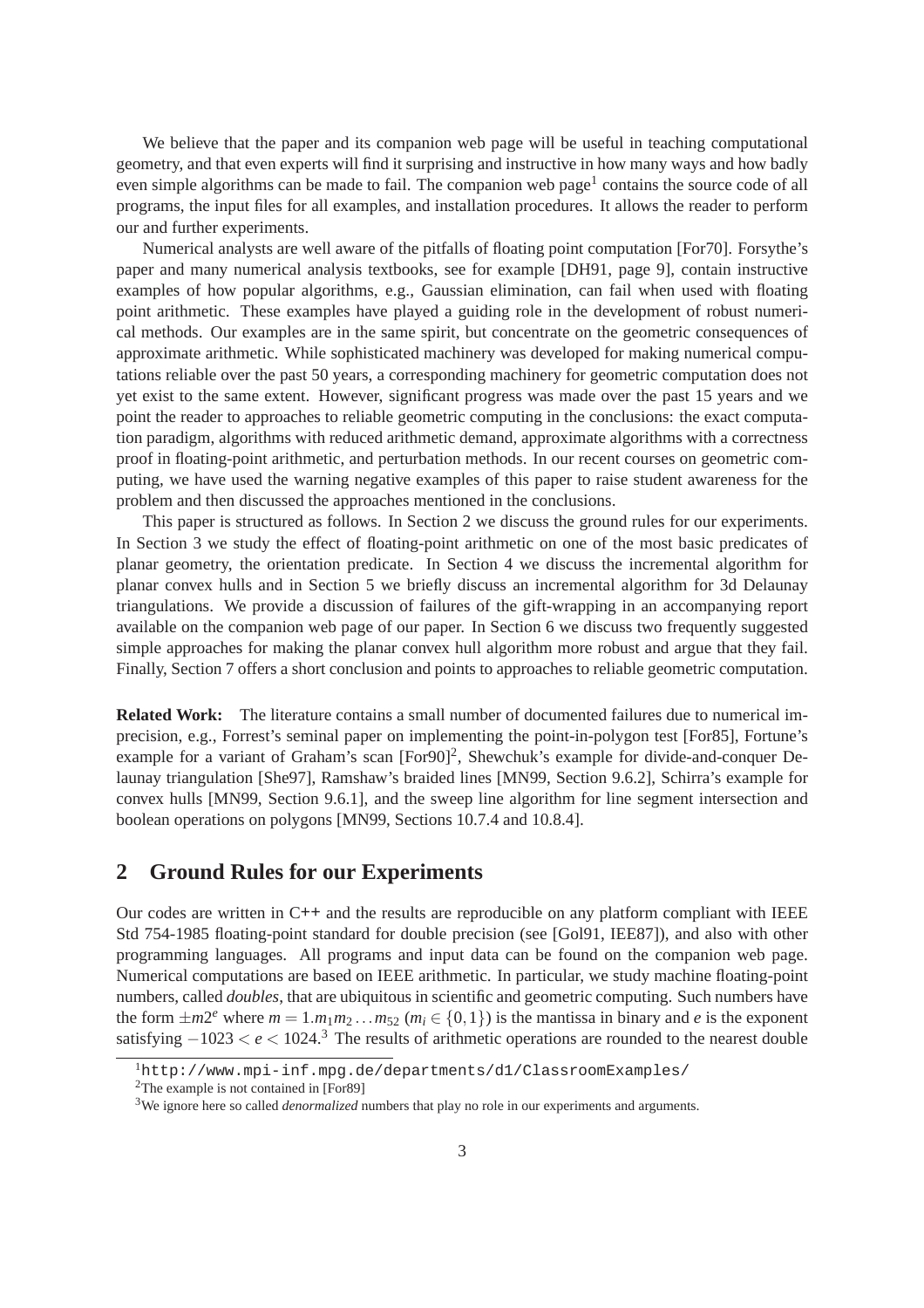(with ties broken using some fixed rule).

Our numerical example data will be written in decimals (for human consumption). Such decimal values, when read into the machine, are internally represented by the nearest double. We have made sure that our data can be safely converted in this manner, i.e., conversion to binary and back to decimal is the identity operation. However, the C++ standard library does not provide sufficient guarantees and we offer additionally the binary data in little-endian format on the accompanying web page.

The programs were developed with the help of CGAL, the *Computational Geometry Algorithms* Library,<sup>4</sup> and LEDA, the *Library of Efficient Data Types and Algorithms*<sup>5</sup> [KN04, FGK+00, MN99]. To simplify the use in the classroom, the convex hull algorithms presented in this paper can be used independently of these (and other) libraries.

# **3 Planar Orientation Predicate**

Three points  $p = (p_x, p_y), q = (q_x, q_y)$ , and  $r = (r_x, r_y)$  in the plane either lie on a common line or form a left or right turn. The triple  $(p,q,r)$  forms a left (right) turn, if *r* lies to the left (right) of the line through *p* and *q* and oriented in the direction from *p* to *q*. Analytically, the orientation of the triple  $(p,q,r)$  is tantamount to the sign of a determinant:

*orientation*(
$$
p, q, r
$$
) =  $sign$ ( $det$ 
$$
\begin{bmatrix} 1 & p_x & p_y \\ 1 & q_x & q_y \\ 1 & r_x & r_y \end{bmatrix}
$$
). (1)

We have *orientation*( $p, q, r$ ) = +1 (resp., -1, 0) iff the polyline ( $p, q, r$ ) represents a left turn (resp., right turn, collinearity). Interchanging two points in the triple changes the sign of the orientation. We implement the orientation predicate in the straightforward way:

*orientation*(
$$
p, q, r
$$
) =  $sign((q_x - p_x)(r_y - p_y) - (q_y - p_y)(r_x - p_x))$ . (2)

When the orientation predicate is implemented in this obvious way and evaluated with floating-point arithmetic, we call it *float\_orient* $(p,q,r)$  to distinguish it from the ideal predicate. Since floating-point arithmetic incurs round-off errors, there are potentially three ways in which the result of *float orient* could differ from the correct orientation:

- *rounding to zero*: we mis-classify a + or − as a 0;
- *perturbed zero*: we mis-classify 0 as + or −;
- *sign inversion*: we mis-classify a + as − or vice-versa.

### **3.1 Geometry of Float-Orientation**

What is the geometry of *float\_orient*, i.e., which triples of points are classified as left-turns, right-turns, or collinear? The following type of experiment partially answers the question: We choose three points *p*, *q*, and *r* and then compute *float orient* for points in the floating-point neighborhood of *p* and the remaining points *q* and *r*. More precisely, let  $u_x$  be the increment between adjacent floating-point numbers in the range right of  $p_x$ ; for example,  $u_x = 2^{-53}$  if  $p_x = \frac{1}{2}$  $\frac{1}{2}$  and  $u_x = 4 \cdot 2^{-53}$  if  $p_x = 2 = 4 \cdot \frac{1}{2}$  $rac{1}{2}$ . Analogously, we define  $u<sub>y</sub>$ . We consider

$$
\text{float\_orient}((p_x + Xu_x, p_y + Yu_y), q, r)
$$

<sup>4</sup>http://www.cgal.org/

<sup>5</sup>http://www.algorithmic-solutions.com/enleda.htm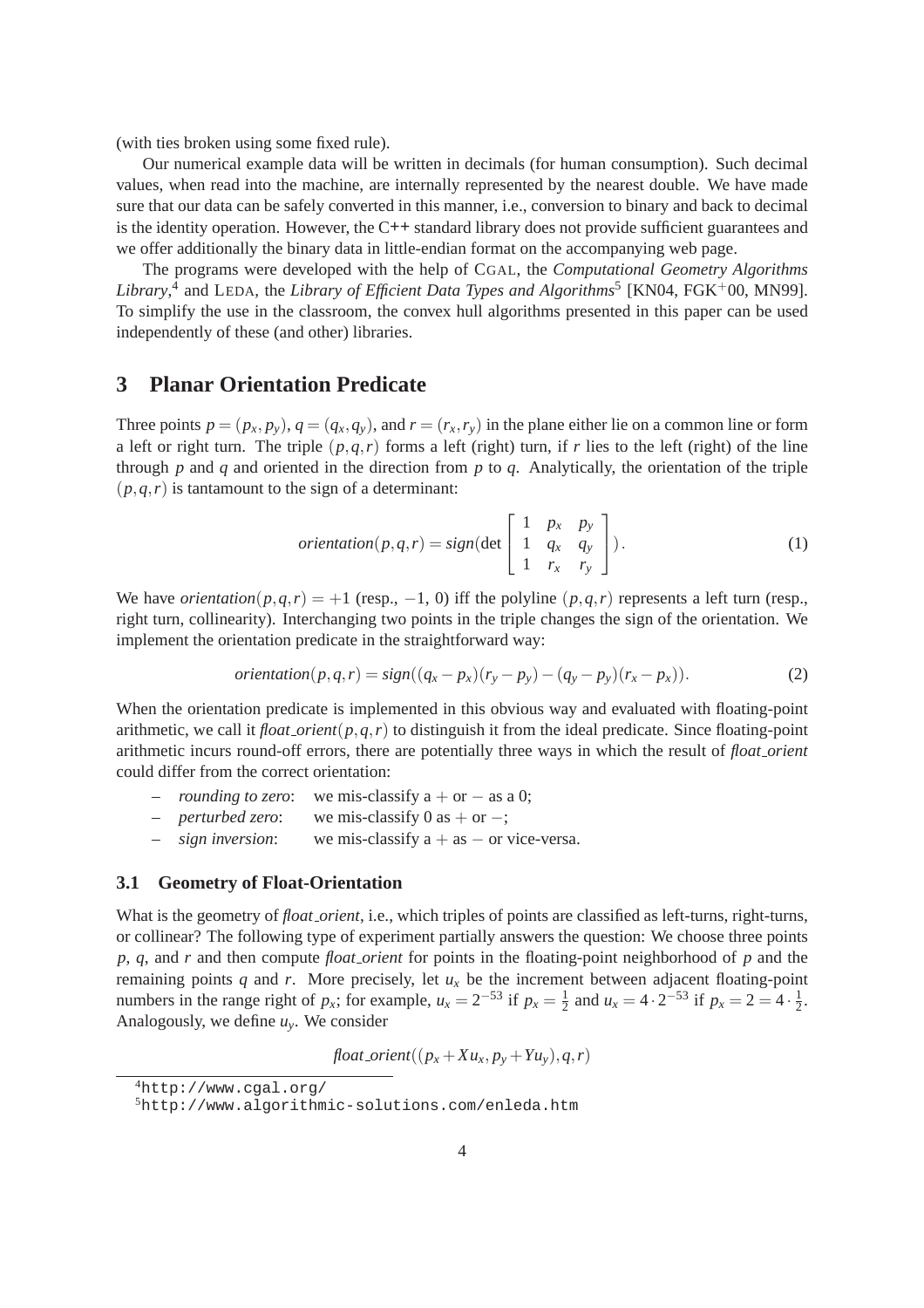

Figure 2: The weird geometry of the float-orientation predicate: The figure shows the results of *float\_orient*( $p_x + Xu_x, p_y + Yu_y, q, r$ ) for  $0 \le X, Y \le 255$ , where  $u_x = u_y = 2^{-53}$  is the increment between adjacent floating-point numbers in the considered range. The result is color coded:<sup>5</sup> Yellow (red, blue, resp.) pixels represent collinear (negative, positive, resp.) orientation. The line through *q* and *r* is shown in black.

for  $0 \le X, Y \le 255$ . We visualize the resulting  $256 \times 256$  array of signs as a  $256 \times 256$  grid of colored pixels: A yellow (red, blue) pixel represents collinear (negative, positive, respectively) orientation. In the figures in this section we also indicate an approximation of the exact line through *q* and *r* in black.

Figure 2(a) shows the result of our first experiment: We use the line defined by the points  $q =$  $(12,12)$  and  $r = (24,24)$  and query it near  $p = (0.5,0.5)$ . We urge the reader to pause for a moment and to sketch what he/she expects to see. The authors expected to see a yellow band around the diagonal with nearly straight boundaries. Even for points with such simple coordinates the geometry of *float orient* is quite weird: the set of yellow points (= the points classified as on the line) does not resemble a straight line and the sets of red or blue points do not resemble half-spaces. We even have points that change the side of the line, i.e., are lying left of the line and being classified as right of the line and vice versa.

In Figures 2(b) and (c) we have given our base points coordinates with more bits of precision by adding some digits behind the binary point. This enhances the cancellation effects in the evaluation of *float\_orient* and leads to even more striking pictures. In (b), the red region looks like a step function at first sight. Note however, it is not monotone, has yellow rays extending into it, and red lines extruding from it. The yellow region (= collinear-region) forms blocks along the line. Strangely enough, these blocks are separated by blue and red lines. Finally, many points change sides. In Figure (c), we have yellow blocks of varying sizes along the diagonal, thin yellow and partly red lines extending into the blue region (similarly for the red region), red points (the left upper corners of the yellow structures extending into the blue region) deep inside the blue region, and isolated yellow points almost 100 units away from the diagonal.

All diagrams in Figure 2 exhibit block structure. We now explain why: We focus on one dimension,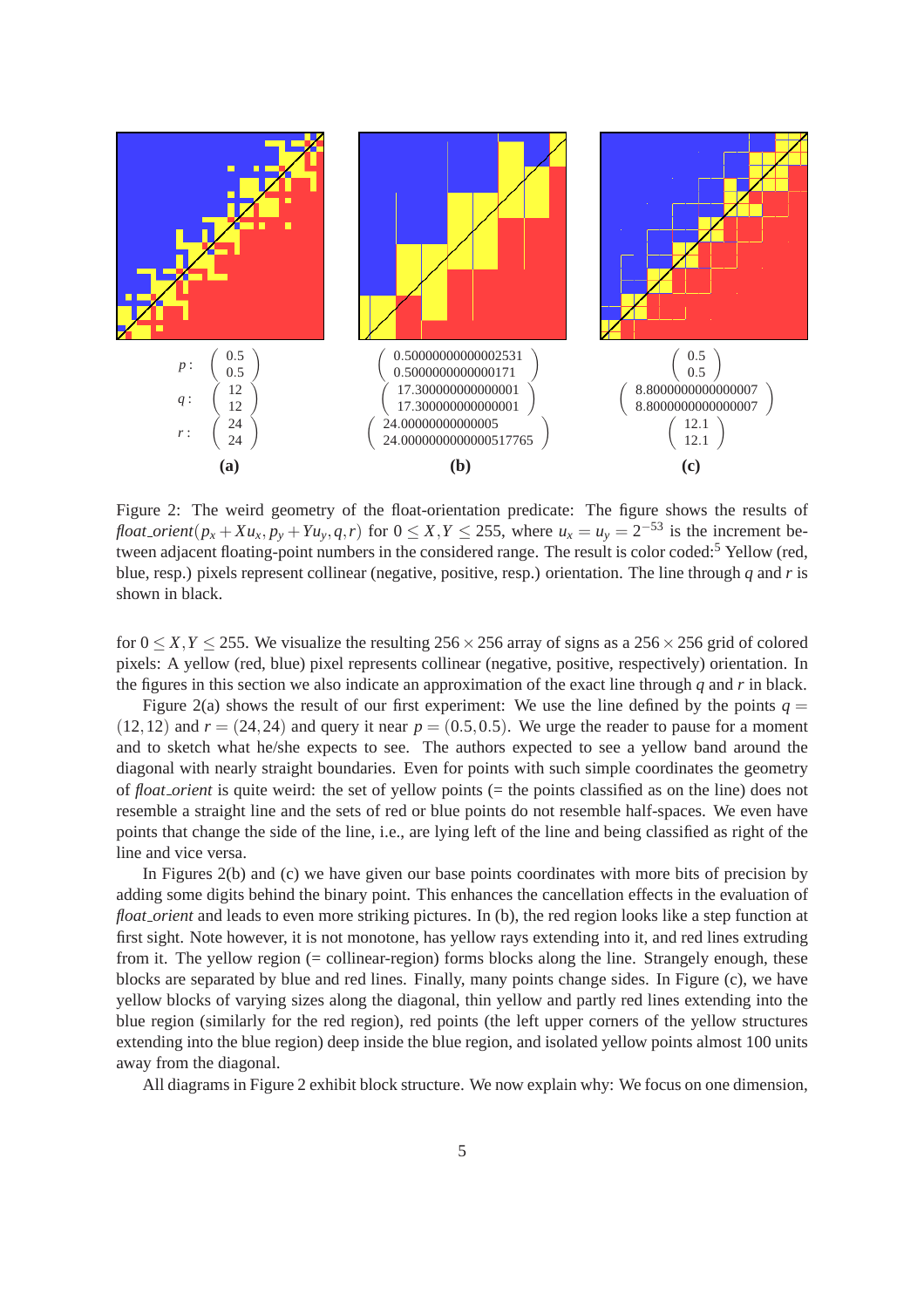

Figure 3: We repeat the example from Figure 2(b) and show the result for all three distinct choices for the pivot; namely *p* on the left, *q* in the middle, and *r* on the right. All figures exhibit sign reversal.

i.e., assume we keep *Y* fixed and vary only *X*. We evaluate *float\_orient*( $(p_x + Xu_x, p_y + Yu_y), q, r$ ) for  $0 \le X \le 255$ , where  $u_x = u_y$  is the increment between adjacent floating-point numbers in the considered range. Recall that *orientation*( $p, q, r$ ) =  $sign((q_x - p_x)(r_y - p_y) - (q_y - p_y)(r_x - p_x))$ . We incur round-off errors in the additions/subtractions and also in the multiplications. Consider first one of the differences, say  $q_x - p_x$ . In (a), we have  $q_x = 12$  and  $p_x \approx 0.5$ . Since 12 has four binary digits, we lose the last four bits of *X* in the subtraction, in other words, the result of the subtraction  $q_x - p_x$  is constant for  $2<sup>4</sup>$  consecutive values of *X*. Because of rounding to nearest, the intervals of constant value are [8,23], [24,39], [40,55] .... Similarly, the floating-point result of  $r_x - p_x$  is constant for 2<sup>5</sup> consecutive values of *X*. Because of rounding to nearest, the intervals of constant value are  $[16, 47]$ ,  $[48, 69]$ , ... Overlaying the two progressions gives intervals  $[16,23]$ ,  $[24,39]$ ,  $[40,47]$ ,  $[48,55]$ , ... and this explains the structure we see in the rows of (a). We see short blocks of length 8, 16, 24,  $\dots$  in (a). In (b) and (c), the situation is somewhat more complicated. It is again true that we have intervals for *X*, where the results of the subtractions are constant. However, since *q* and *r* have more complex coordinates, the relative shifts of these intervals are different and hence we see narrow and broad features.

Next we show that if all point coordinates differ by a factor of at most two, then the only sign error is rounding to zero. According to Sterbenz's theorem [Ste74], floating-point subtraction of two floating-point numbers *a* and *b* is exact if  $\frac{1}{2} \leq \frac{a}{b} \leq 2$ , so there will be no cancellation in the subtraction of point coordinates. Cancellation can only occur in the evaluation of the final expression of the form  $cd - ef$ . If  $cd = ef$  then the floating-point sign evaluation will return zero, since the double nearest to *cd* and  $ef$  is the same. If  $cd \ge ef$ , the result of computing *cd* in floating-point arithmetic is at least as large as the result of computing *e f* in floating-point arithmetic. Thus, the floating-point evaluation of *cd* −*e f* results in a non-negative number. We conclude that the only sign error is rounding to zero. Because of this analysis, we choose our point coordinates from a larger range in our examples.

**Choice of a Pivot Point:** The orientation predicate is the sign of a three-by-three determinant and this determinant may be evaluated in different ways. In *float orient* as defined above we use the point *p* as the *pivot*, i.e., we subtract the row representing the point *p* from the other rows and reduce the problem to the evaluation of a two-by-two determinant. Similarly, we may choose one of the other points as the pivot. Figure 3 displays the effect of the different choices of the pivot point on the example of Figure 2(b). The choice of the pivot makes a difference, but nonetheless the geometry remains nontrivial and sign reversals happen for all three choices.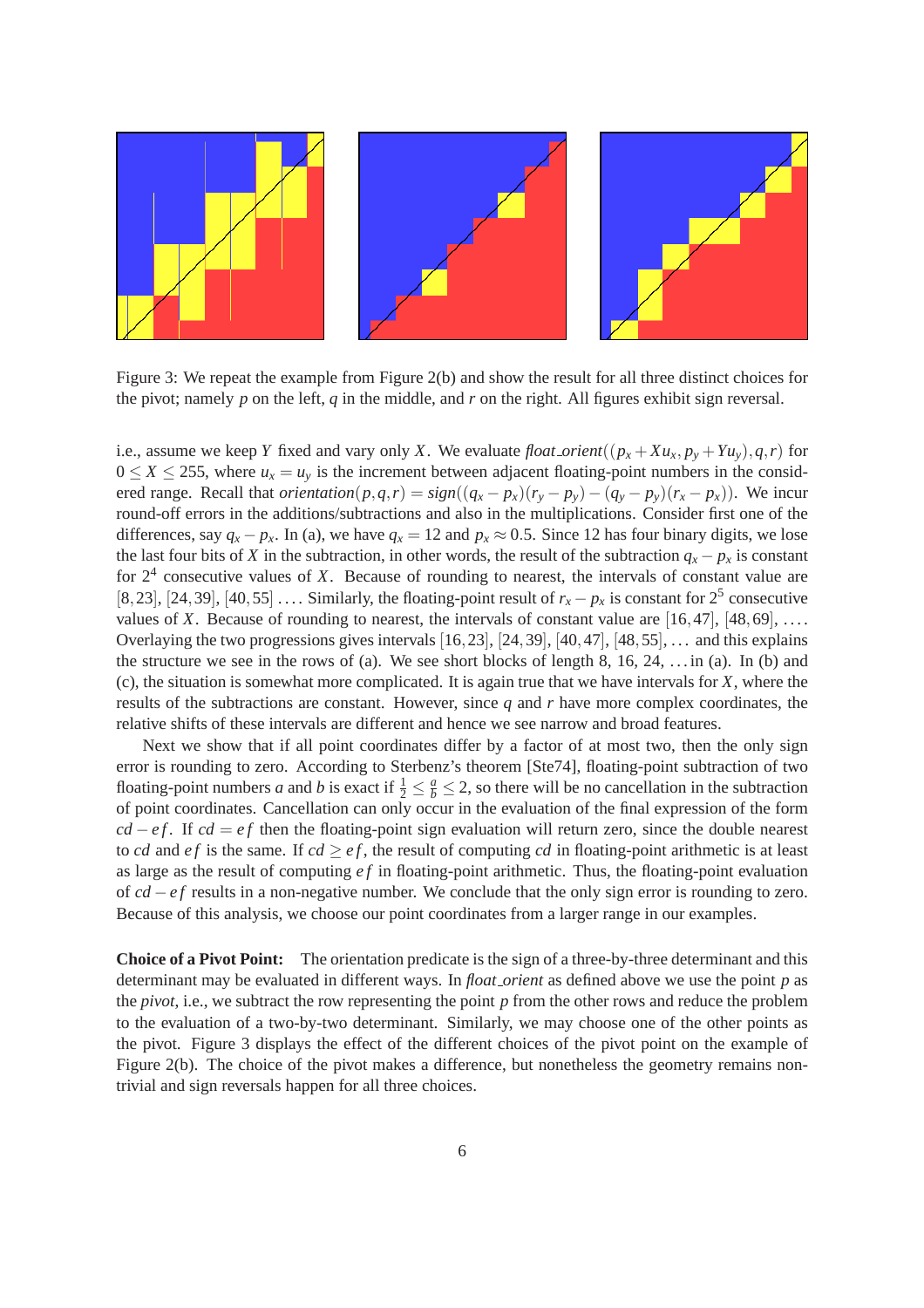

Figure 4: Examples of the impact of extended double arithmetic. We repeat the example from Figure 2(b) with different implementations of the orientation test: **(a)** We evaluate  $(q_x - p_x)(r_y - p_y)$  and  $(q_y - p_y)(r_x - p_x)$  in extended double arithmetic, convert their values to double precision, and compare them. (b) We evaluate  $sign((q_x - p_x)(r_y - p_y) - (q_y - p_y)(r_x - p_x))$  in extended double arithmetic. For both experiments, we used  $u_x = u_y = 2^{-53}$ , the same as for the regular double precision examples in Figure 2. Note that there are no collinearities (yellow points) reported in **(b)**.

Based on floating-point error-bound estimates one can conclude that the center point w.r.t. the *x*coordinate (or equivalently the *y*-coordinate) is the best choice for the pivot. This is implemented in the orientation test used by Fortune [For89]. However, the necessary conditional branching could impair performance significantly. If one is willing to invest that time, one could also think of using an exact implementation scheme based on floating-point filter techniques, e.g. [FvW96, She97], see [ST06] for results of an experimental comparison. Further details are beyond the scope of this paper.

**Extended Double Precision:** Some architectures, for example, Intel Pentium processors, offer IEEE extended double precision with a 64 bit mantissa in an 80 bit representation. Does this additional precision help? Not really, as the examples in Figure 4 suggest. One might argue that the number of misclassified points decreases, but the geometry of *float orient* remains fractured and exploitable for failures similar to those that we develop below for double precision arithmetic.

# **4 Planar Convex Hull Problem**

We discuss a simple planar convex hull algorithm that computes the convex hull incrementally. We describe the algorithm, state the underlying geometric assumptions, give instances that violate the assumptions when used with floating-point arithmetic, and finally show which disastrous effects these violations may have on the result of the computation.

### **4.1 Incremental Convex Hull Algorithm**

The incremental algorithm maintains the *current convex hull CH* of the points seen so far. Initially, *CH* is formed by choosing three non-collinear points in *S*. It then considers the remaining points one by one. When considering a point  $r$ , it first determines whether  $r$  is outside the current convex hull polygon. If not, *r* is discarded. Otherwise, the hull is updated by forming the tangents from *r* to *CH*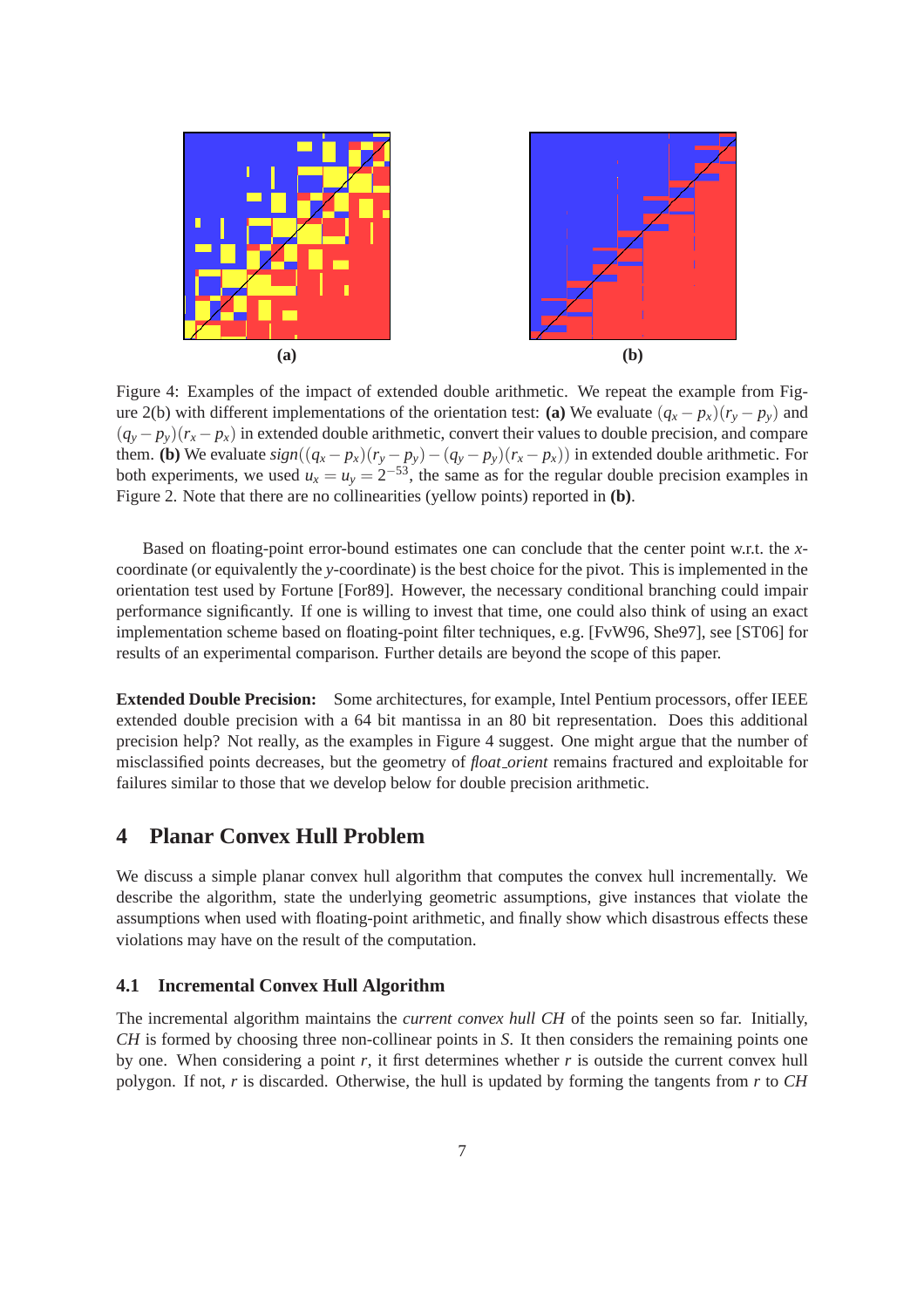and updating *CH* appropriately. The incremental paradigm is used in Andrew's [And79] and other variants of Graham's scan [Gra72] and also in the randomized incremental algorithm [CS89].

The algorithm maintains the current hull as a circular list  $L = (v_0, v_1, \ldots, v_{k-1})$  of its extreme points in counter-clockwise order. The line segments  $(v_i, v_{i+1}), 0 \le i \le k-1$  (indices are modulo *k*) are the *edges* of the current hull. If *orientation*( $v_i$ ,  $v_{i+1}$ ,  $r$ ) < 0, we say that *r sees* the edge ( $v_i$ ,  $v_{i+1}$ ) and that the edge  $(v_i, v_{i+1})$  is *visible* from *r*. If *orientation* $(v_i, v_{i+1}, r) \leq 0$ , we say that the edge  $(v_i, v_{i+1})$  is *weakly visible* from *r*. After initialization,  $k \geq 3$ . The following properties are key to the operation of the algorithm.

**Property A.** A point *r* is outside *CH* iff *r* can see an edge of *CH*.

**Property B.** If *r* is outside *CH*, the edges weakly visible from *r* form a non-empty consecutive subchain; so do the edges that are not weakly visible from *r*.

If  $(v_i, v_{i+1}), \ldots, (v_{j-1}, v_j)$  is the subsequence of weakly visible edges, the updated hull is obtained by replacing the subsequence  $(v_{i+1},...,v_{j-1})$  by *r*. The subsequence  $(v_i,...,v_j)$  is taken in the circular sense, i.e., if  $i > j$  then the subsequence is  $(v_i, \ldots, v_{k-1}, v_0, \ldots, v_j)$ . From these properties, we derive the following algorithm:

INCREMENTAL CONVEX HULL ALGORITHM (Sketch) Initialize *L* to a counter-clockwise triangle  $(a, b, c)$  with  $a, b, c \in S$ . Remove  $a, b, c$  from *S*. **for all**  $r \in S$  **do if** there is an edge *e* visible from *r* **then** Compute the sequence  $((v_i, v_{i+1}), (v_{i+1}, v_{i+2}), \ldots, (v_{j-1}, v_j))$  of edges that are weakly visible from *r*. Replace the subsequence  $(v_{i+1}, \ldots, v_{i-1})$  in *L* by *r*. **end if end for**

To turn the sketch into an algorithm, we provide more information about the substeps:

- 1. How does one determine whether there is an edge visible from *r*? We iterate over the edges in *L*, checking each edge using the orientation predicate. If no visible edge is found, we discard *r*. Otherwise, we take any one of the visible edges as the starting edge for the next substep.
- 2. How does one identify the sequence  $((v_i, v_{i+1}), (v_{i+1}, v_{i+2}) \dots, (v_{j-1}, v_j))$ ? Starting from a visible edge *e*, we move counter-clockwise along the boundary until a non-weakly-visible edge is encountered. Similarly, we move clockwise from *e* until a non-weakly-visible edge is encountered.
- 3. How to update the list *L*? We can delete the vertices in  $(v_{i+1},...,v_{i-1})$  after all visible edges are found, as suggested in the above sketch ("the off-line strategy") or we can delete them concurrently with the search for weakly visible edges ("the on-line strategy"). With exact arithmetic, both strategies work equally well.

We give a detailed implementation in the appendix; it was used for all experiments. Note that the algorithm (correctly) reports extreme points only. Points in the interior of boundary edges of the convex hull are not reported. Duplicate points are reported only once.

There are four logical ways to negate Properties A and B: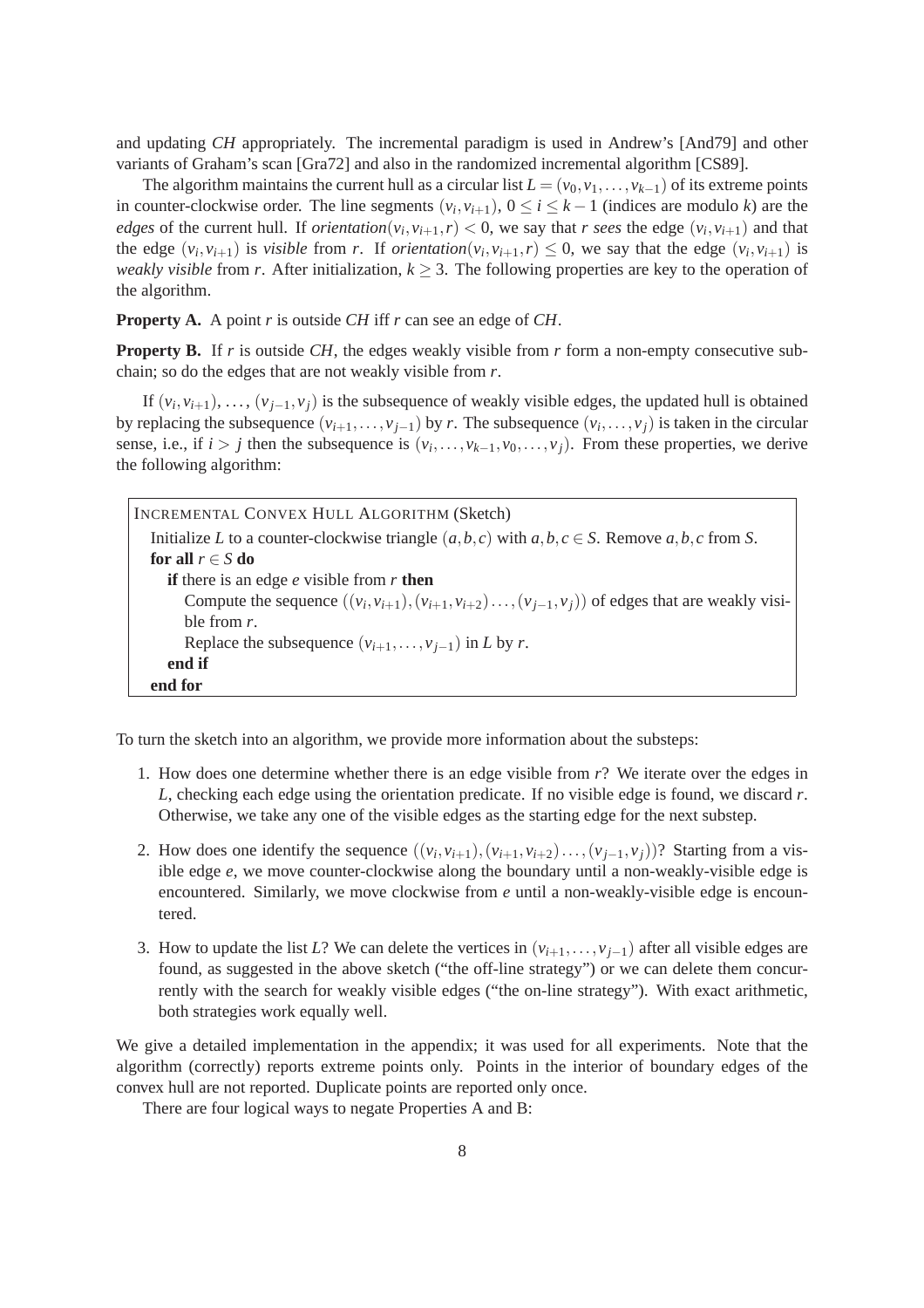

Figure 5: **(a)** The convex hull illustrating Failure  $A_1$ : The point  $p_4$  in the lower left corner is left out of the hull. **(b)** Schematic view indicating the impossible situation of a point outside the current hull and seeing no edge of the hull: *x* lies to the left of all sides of the triangle  $(p,q,r)$ .

- **Failure A<sub>1</sub>:** A point outside the current hull sees no edge of the current hull.
- **Failure A<sub>2</sub>:** A point inside the current hull sees an edge of the current hull.
- **Failure B**<sub>1</sub>: A point outside the current hull sees all edges of the convex hull.
- **Failure B<sub>2</sub>:** A point outside the current hull sees a non-contiguous set of edges.

Failures  $A_1$  and  $A_2$  are equivalent to the negation of Property A. Similarly, Failures  $B_1$  and  $B_2$  are complete for Property B if we take  $A_1$  into account. Are all these failures realizable? We now affirm this.

### **4.2 Single-Step Failures**

We give instances violating the correctness properties of the algorithm. More precisely, we give sequences  $p_1, p_2, p_3, \ldots$  of points such that the first three points form a counter-clockwise triangle (and *float\_orient* correctly discovers this) and such that the insertion of some later point leads to a violation of a correctness property (in the computations with *float orient*). We also discuss how we arrived at the examples. All our examples involve nearly or truly collinear points; in the view of a standard rounding-error analysis sufficiently non-collinear points would not cause any problems. Does this make our examples unrealistic? We believe not. Many point sets contain nearly collinear points or truly collinear points, which become nearly collinear by conversion to floating-point representation.

**Failure A**1**: A point outside the current hull sees no edge of the current hull:** Consider the set of points below. Figure 5(a) shows the computed convex hull, where a point that is clearly extreme was left out of the hull.

*p*<sub>1</sub> = ( 7.3000000000000194, 7.3000000000000167 *p*<sup>2</sup> = (24.000000000000068, 24.000000000000071 )  $p_3$  = (24.000000000000055, 24.000000000000053  $p_4$  = ( 0.50000000000001621, 0.500000000000001243)  $p_5 = (8, 4)$   $p_6 = (4, 9)$   $p_7 = (15, 27)$  $p_8 = (26,25)$   $p_9 = (19,11)$ 

*float\_orient* $(p_1, p_2, p_3) > 0$ *float \_orient*( $p_1, p_2, p_4$ ) > 0 *float\_orient* $(p_2, p_3, p_4) > 0$ *float\_orient* $(p_3, p_1, p_4) > 0$  (??)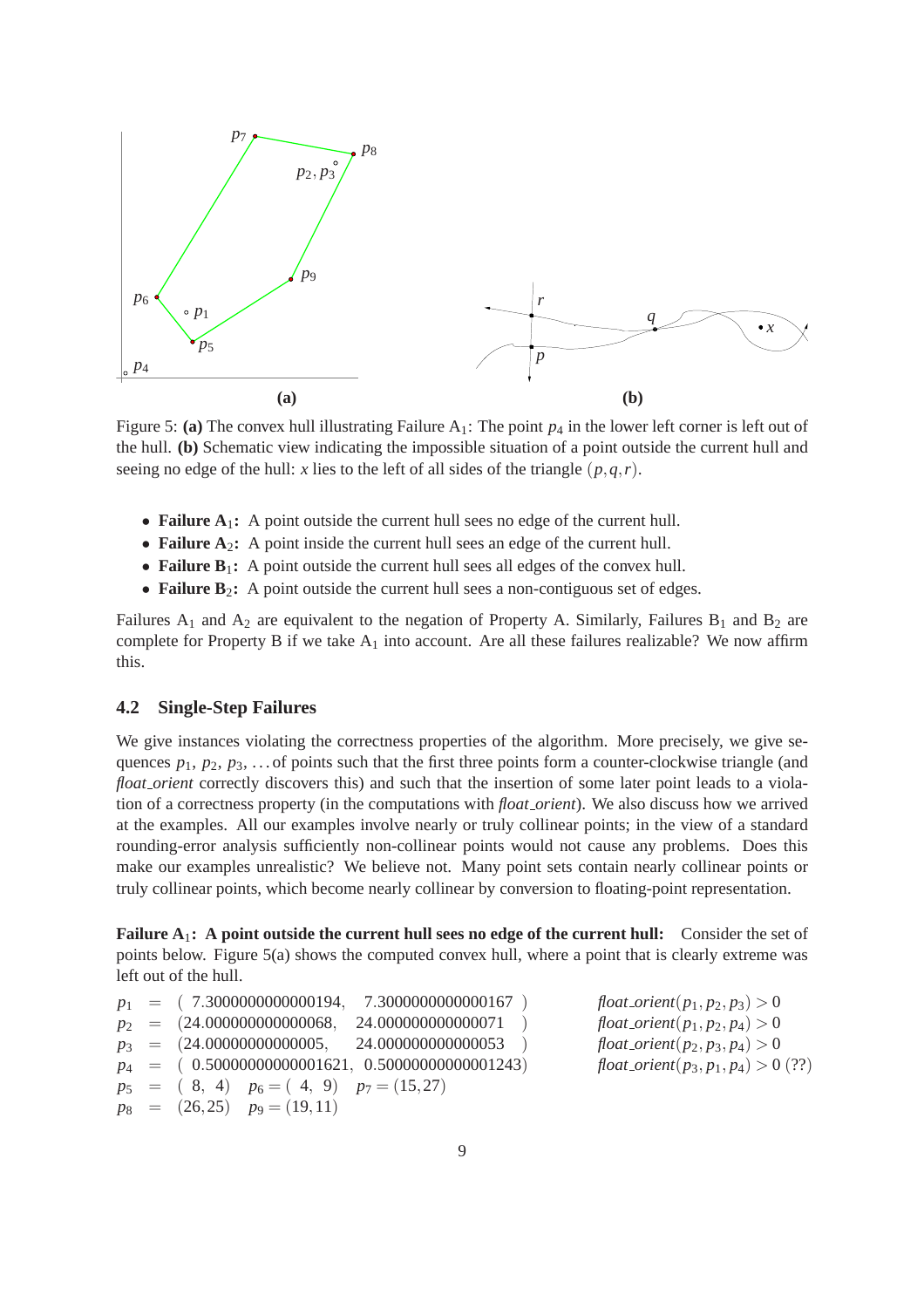



(7.3000000000000194,7.3000000000000167) (24.000000000000068,24.000000000000071) (24.00000000000005,24.000000000000053) (0.50000000000000355,0.5)

Figure 6: The points  $(p_1, p_2, p_3)$  form a counter-clockwise triangle and we are interested in the classification of points  $(x(p_4) + Xu_x, y(p_4) + Yu_y)$  with respect to the edges  $(p_1, p_2)$  and  $(p_3, p_1)$  incident to *p*1. The extensions of these edges are indistinguishable in the pictures and are drawn as a single black line. The red points do not "float-see" either one of the edges (Failure  $A_1$ ). These are the points we were looking for. The points collinear with one of the edges are ocher, those collinear with both edges are yellow, those classified as seeing one but not the other edge are blue, and those seeing both edges are green. **(a)** Example starting from points in Figure 2. **(b)** Example that achieves "invariance" with respect to permutation of the first three points.

*What went wrong?* Let us look at the first four points. They lie almost on the line  $y = x$ , and *float\_orient* gives the results shown above. Only the last evaluation is wrong, indicated by "(??)". Geometrically, these four evaluations say that  $p_4$  sees no edge of the triangle  $(p_1, p_2, p_3)$ . Figure 5(b) gives a schematic view of this impossible situation. The points  $p_5, \ldots, p_9$  are then correctly identified as extreme points and are added to the hull. However, the algorithm never recovers from the error made when considering  $p_4$  and the result of the computation differs drastically from the correct hull.

We next explain how we arrived at the instance above. Intuition told us that an example (if it exists at all) would be a triangle with two almost parallel sides and with a query point near the wedge defined by the two nearly parallel edges. In view of Figure 2 such a point might be mis-classified with respect to one of the edges and hence would be unable to see any edge of the triangle. So we started with the points used in Figure 2(b), i.e.,  $p_1 \approx (17, 17)$ ,  $p_2 \approx (24, 24) \approx p_3$ , where we moved  $p_2$  slightly to the right so as to guarantee that we obtain a counter-clockwise triangle. We then probed the edges incident to  $p_1$  with points  $p_4$  in and near the wedge formed by these edges. Figure 6(a) visualizes the outcomes of the two relevant orientation tests. Each red pixel is a candidate for Failure  $A_1$ . The example obtained in this way was not completely satisfactory, since some orientation tests on the initial triangle  $(p_1, p_2, p_3)$  were evaluating to zero.

We perturbed the example further, aided by visualizing *float\_orient*( $p_1, p_2, p_3$ ), until we found the example shown in (b). The final example has the nice property that all possible *float orient* tests on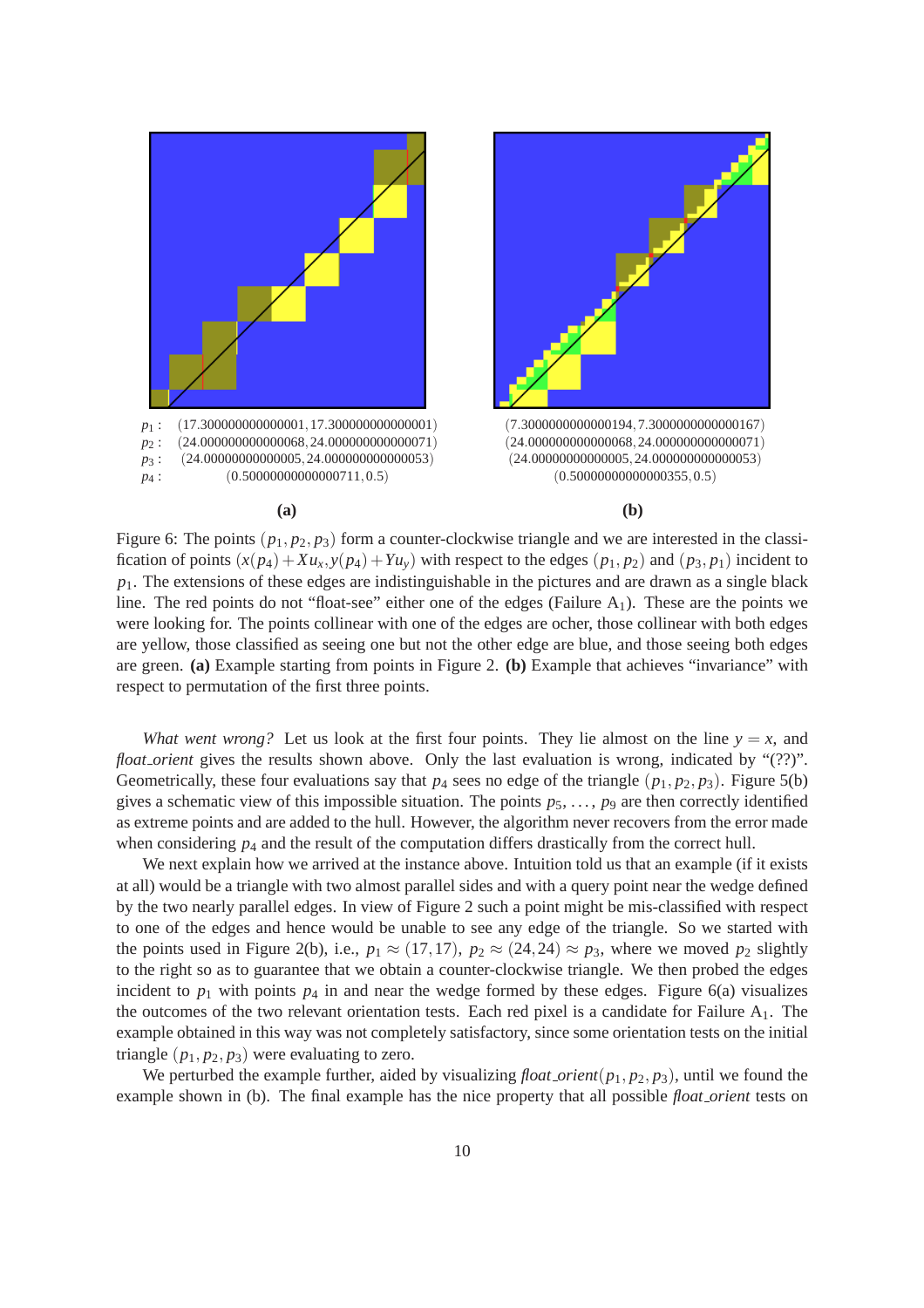

Figure 7: Schematic view of Failure  $B_1$ : The point  $p_4$  sees all edges of the triangle  $(p_1, p_2, p_3)$ .

the first three points are correct. So this example is independent from any conceivable initialization an algorithm could use to create the first valid triangle. Figure 6(b) shows the outcomes of the two orientations tests for our final example.

**Failure A**2**: A point inside the current hull sees an edge of the current hull:** We take any counterclockwise triangle and choose a fourth point inside the triangle but close to one of the edges. By Figure 2 there is the chance of sign reversal. A concrete example follows:

|  | $p_1$ = (27.643564356435643, -21.881188118811881) |                     | $float\_orient(p_1, p_2, p_3) > 0$      |
|--|---------------------------------------------------|---------------------|-----------------------------------------|
|  | $p_2 = (83.366336633663366, 15.544554455445542)$  |                     | $float\_orient(p_1, p_2, p_4) < 0$ (??) |
|  | $p_3 = (4.0,$                                     | 4.0                 | $float\_orient(p_2, p_3, p_4) > 0$      |
|  | $p_4 = (73.415841584158414,$                      | 8.8613861386138595) | $float\_orient(p_3, p_1, p_4) > 0$      |

The convex hull is correctly initialized to  $(p_1, p_2, p_3)$ . The point  $p_4$  is inside the current convex hull, but the algorithm incorrectly believes that  $p_4$  can see the edge  $(p_1, p_2)$  and hence changes the hull to  $(p_1, p_4, p_2, p_3)$ , a slightly non-convex polygon.

**Failure B<sub>1</sub>: A point outside the current hull sees all edges of the convex hull:** Intuition told us that an example (if it exists) would consist of a triangle with one angle close to  $\pi$  and hence three almost parallel sides. Where should one place the query point? We first placed it in the extension of the three parallel sides and quite a distance away from the triangle. This did not work. The choice that worked is to place the point near one of the sides so that it could see two of the sides and "float-see" the third. Figure 7 illustrates this choice. A concrete example follows:

|  | $p_1 = (200.0,$                                  | 49.200000000000003  | float_orient $(p_1, p_2, p_3) > 0$      |
|--|--------------------------------------------------|---------------------|-----------------------------------------|
|  | $p_2 = (100.0,$                                  | 49.600000000000001) | $float\_orient(p_1, p_2, p_4) < 0$      |
|  | $p_3 = (-233.3333333333334, 50.933333333333333)$ |                     | $float\_orient(p_2, p_3, p_4) < 0$      |
|  | $p_4 = (166.6666666666669, 49.33333333333336)$   |                     | $float\_orient(p_3, p_1, p_4) < 0$ (??) |

The first three points form a counter-clockwise oriented triangle and according to *float orient*, the algorithm believes that  $p_4$  can see all edges of the triangle. What will our algorithm do? It depends on the implementation details. If the algorithm first searches for an invisible edge, it will search forever and never terminate. If it deletes points on-line from *L* it will crash or compute nonsense depending on the details of the implementation of *L*.

**Failure B**2**: A point outside the current hull sees a non-contiguous set of edges:** Consider the following points: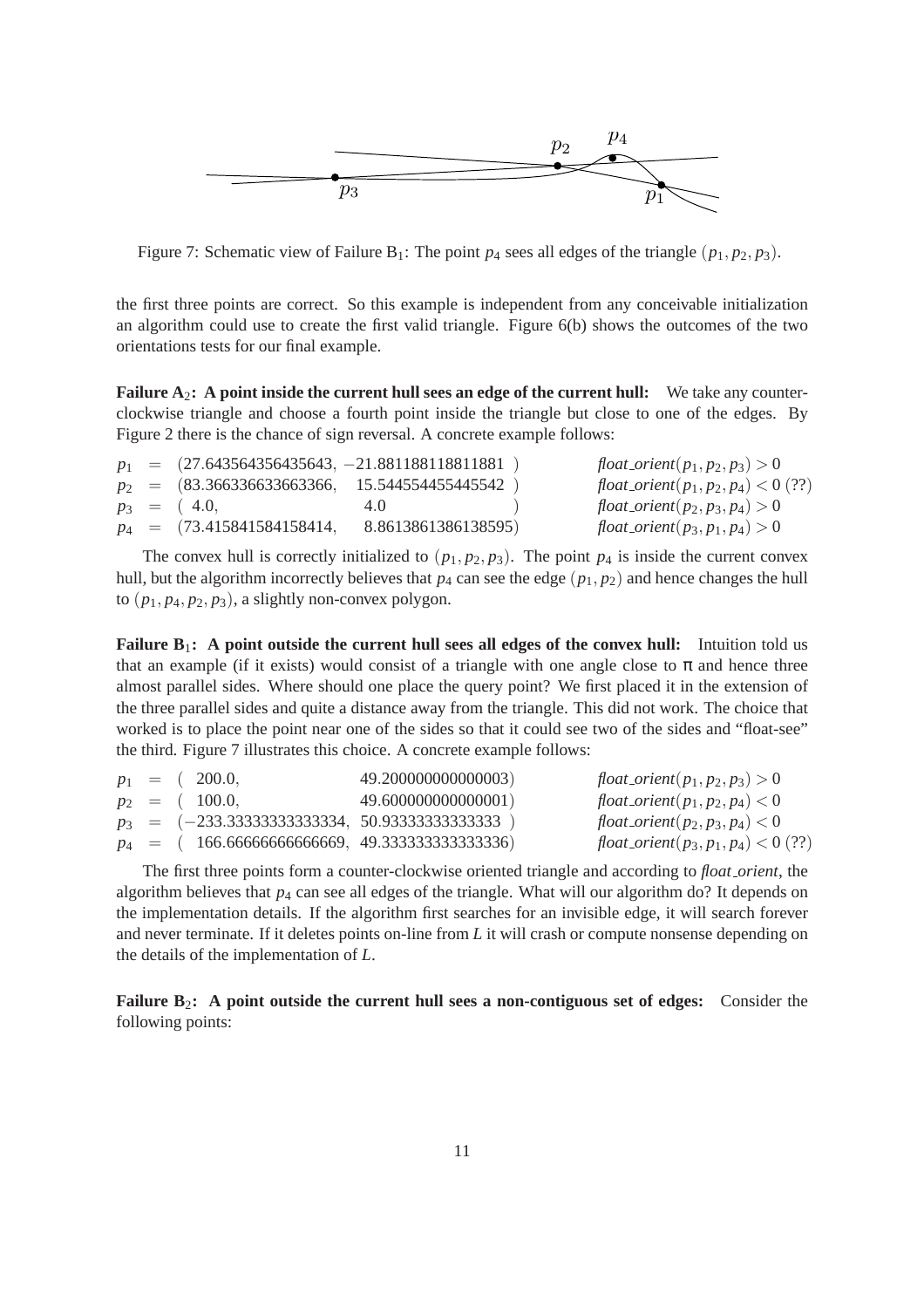

Figure 8: Visualization of the region of interest for the points  $p_1$  and  $p_2$  for the Failure B<sub>2</sub> data set. **(a)** Candidates can be chosen from the red regions and must be below the black line. **(b)** Not all candidates will give rise to a proper convex hull for the first four points. All invalid candidates are masked out in light grey.

|  |                                                 | $p_1$ = (0.50000000000001243,0.50000000000000189)  | float_ $\mathcal{L}$ |
|--|-------------------------------------------------|----------------------------------------------------|----------------------|
|  |                                                 | $p_2$ = (0.50000000000001243, 0.50000000000000333) | $float_c$            |
|  |                                                 | $p_3 = (24.00000000000005, 24.00000000000053)$     | $float_c$            |
|  |                                                 | $p_4 = (24.00000000000068, 24.00000000000071)$     | $float_c$            |
|  | $p_5$ = (17.300000000000001, 17.300000000000001 |                                                    |                      |

*filterit*( $p_1, p_4, p_5$ ) < 0 (??)  $$ *filomit*(*p*<sub>3</sub>, *p*<sub>2</sub>, *p*<sub>5</sub>) < 0 *filomit*(*p*<sub>2</sub>, *p*<sub>1</sub>, *p*<sub>5</sub>) > 0

Inserting the first four points results in the convex quadrilateral  $(p_1, p_4, p_3, p_2)$ ; this is correct. The last point  $p_5$  sees only the edge  $(p_3, p_2)$  and none of the other three. However, *float\_orient* makes  $p_5$ see also the edge  $(p_1, p_4)$ . The subsequences of visible and invisible edges are not contiguous. Since the falsely classified edge  $(p_1, p_4)$  comes first, our algorithm inserts  $p_5$  at this edge, removes no other vertex, and returns a polygon that has self-intersections and is not simple.

We next discuss how we found the instance illustrating Failure  $B_2$ . Intuition told us that an example (if it exists) would consist of a quadrilateral with two nearly parallel sides and the two other sides being very short. A query point sitting above the middle of one of the long sides might be able to "float-see" the opposite side of the quadrilateral. It would not see the two short sides. We took the points in Figure 6(a) as a starting point, denote them  $q_1, q_2, \ldots$ . We set  $p_3 = q_3, p_4 = q_2, p_5 = q_1$ , and decided to look for  $p_1$  and  $p_2$  in the vicinity of  $q_4$ . So we searched for points  $p$  near  $q_4$  with *float\_orient*( $p, p_4, p_5$ ) < 0 and *float\_orient*( $p_3, p_1, p$ ) < 0 that are also below the exact lines defined by  $(p_3, p_5)$  and  $(p_4, p_5)$  (the last condition ensures that  $p_5$  lies above the quadrilateral). Figure 8(a) visualizes the region of interest for *p*.

In addition, the first four points should realize a convex hull with our algorithm. In particular, unwanted classifications from *float orient* as collinear need to be avoided. We mask all forbidden regions in the visualization and we obtain Figure 8(b), from which we were able to select our example points. We selected two points on one of the vertical red lines and below the black line.

Finally, we visualize the region around  $p_5$  in Figure 9. The error is small for *float\_orient* in this region, but nevertheless there are several points realizing Failure B<sub>2</sub>, of which two are shown in the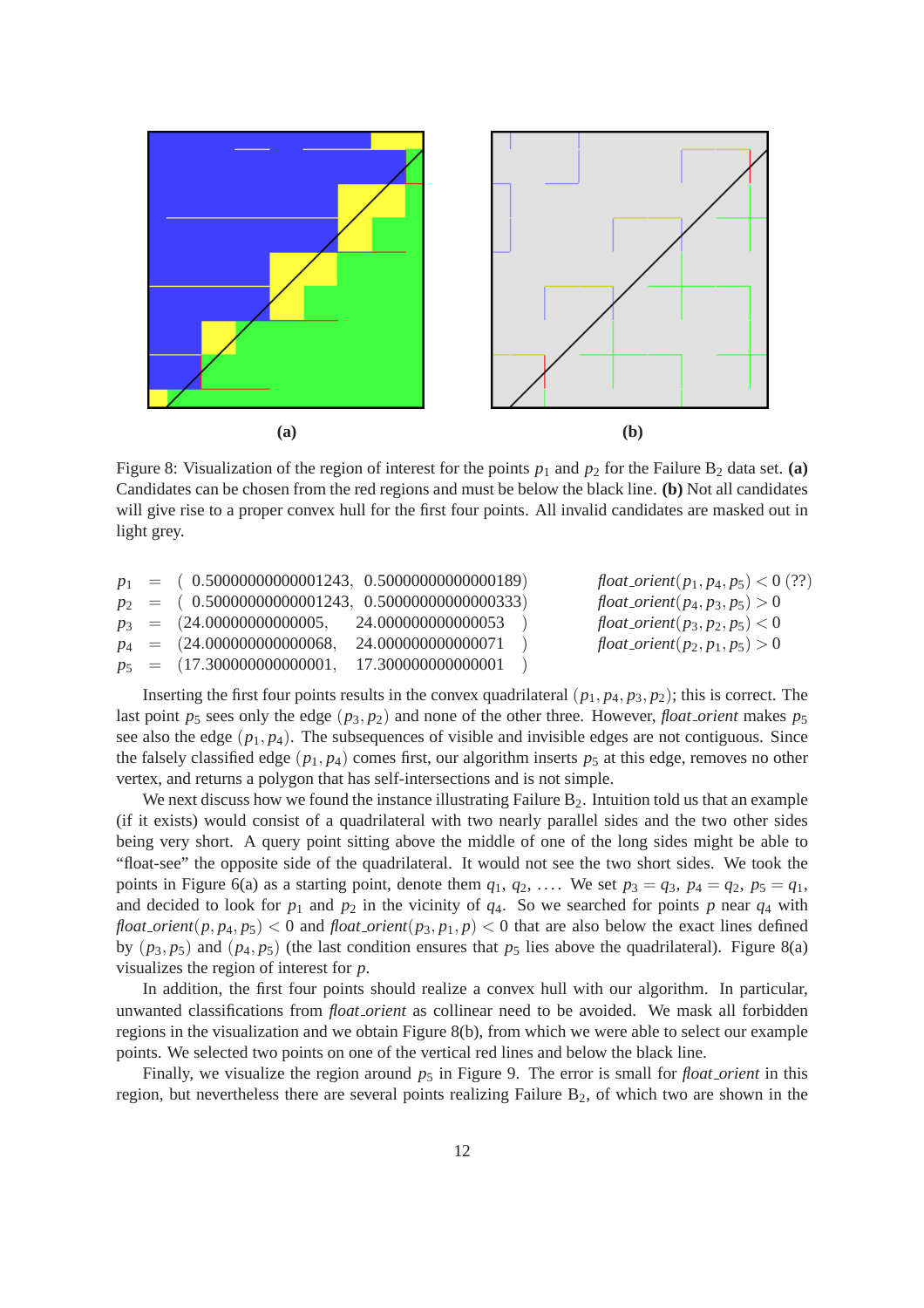

Figure 9: Closeup of the neighborhood of the fifth point that causes Failure  $B_2$ , it is the lower left one of the two red pixels, but the other at grid-distance (32,32) from the first also leads to failure and there are several more candidates not shown in this limited view.

magnified view.

**Further Examples:** Besides the four logical possibilities above, we can look at quantitative versions:

- 1. The point sees only a subset of the edges visible to it. Then too few points will be deleted from *L*.
- 2. The point sees a superset of the edges visible to it. Then too many points will be deleted from *L*.

### **4.3 Global Effects of Failures**

By now, we have seen examples that invalidate the correctness properties of the incremental algorithm and we have seen the effect of an incorrect orientation test for a single update step. We next study global effects. *The goal is to refute the myth that the algorithm will always compute an approximation of the true convex hull.*

**The algorithm computes a convex polygon, but misses some of the extreme points:** We have already seen such an example in Failure A1. We can modify this example so that the ratio of the areas of the true hull and the computed hull becomes arbitrarily large. We do as in Failure  $A_1$ , but move the fourth point towards infinity. The true convex hull has four extreme points. The algorithm misses *p*4.

- *p*<sup>1</sup> = (0.10000000000000001,0.10000000000000001)
- *p*<sup>2</sup> = (0.20000000000000001,0.20000000000000004)
- *p*<sup>3</sup> = (0.79999999999999993,0.80000000000000004)
- *float\_orient* $(p_1, p_2, p_3) < 0$ *float\_orient* $(p_1, p_2, p_4) = 0$  (??) *float\_orient* $(p_2, p_3, p_4) = 0$  (??) *float\_orient* $(p_3, p_1, p_4) > 0$
- $p_4$  =  $(1.267650600228229 \cdot 10^{30}, 1.2676506002282291 \cdot 10^{30})$

**The algorithm crashes or does not terminate:** See Failure B<sub>1</sub>.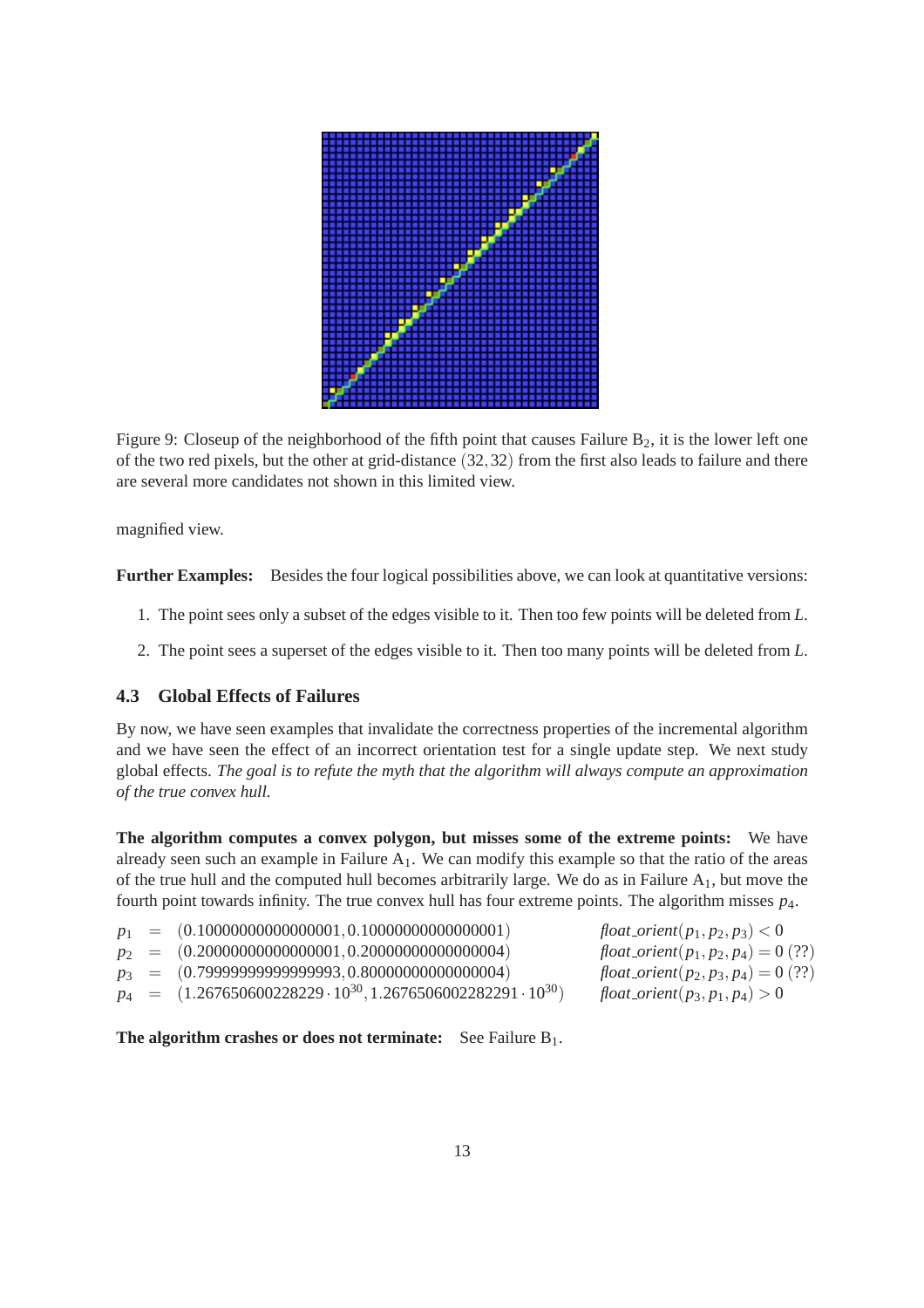

Figure 10: (a) The hull constructed after processing points  $p_1$  to  $p_5$ . Points  $p_1$  and  $p_5$  lie close to each other and are indistinguishable in the upper figure. The magnified schematic view below shows that we have a concave corner at  $p_5$ . The point  $p_6$  sees the edges  $(p_1, p_2)$  and  $(p_4, p_5)$ , but does **not** see the edge  $(p_5, p_1)$ . One of the former edges will be chosen by the algorithm as the chain of edges visible from  $p_6$ . Depending on the choice, we obtain the hulls shown in **(b)** or **(c)**. In **(b)**,  $(p_4, p_5)$  is found as the visible edge, and in  $(c)$ ,  $(p_1, p_2)$  is found. We refer the reader to the text for further explanations. The figures show the coordinate axes to give the reader a frame of reference.

**The algorithm computes a non-convex polygon:** We have already given such an example in Failure A2. However, this failure is not visible to the naked eye. We next give examples where non-convexity is visible to the naked eye. We consider the points:

|  | $p_1$ = (24.000000000000055, 24.000000000000053) |     |  |
|--|--------------------------------------------------|-----|--|
|  | $p_2 = (24.0,$                                   | 6.0 |  |
|  | $p_3 = (54.85,$                                  | 6.0 |  |
|  | $p_4 = (54.850000000000357, 61.000000000000121)$ |     |  |
|  | $p_5$ = (24.000000000000068, 24.000000000000071) |     |  |
|  | $p_6 = (6.0,$                                    | 6.0 |  |

After the insertion of  $p_1$  to  $p_4$ , we have the convex hull  $(p_1, p_2, p_3, p_4)$ . This is correct. Point  $p_5$ lies inside the convex hull of the first four points; but *float\_orient*( $p_4$ ,  $p_1$ ,  $p_5$ ) < 0. Thus  $p_5$  is inserted between  $p_4$  and  $p_1$  and we obtain  $(p_1, p_2, p_3, p_4, p_5)$ . However, this error is not visible yet to the eye, see Figure 10(a).

The point  $p_6$  sees the edges  $(p_4, p_5)$  and  $(p_1, p_2)$ , but does not see the edge  $(p_5, p_1)$ . All of this is correctly determined by *float\_orient*. Consider now the insertion process for point  $p_6$ . Depending on where we start the search for a visible edge, we will either find the edge  $(p_4, p_5)$  or the edge  $(p_1, p_2)$ .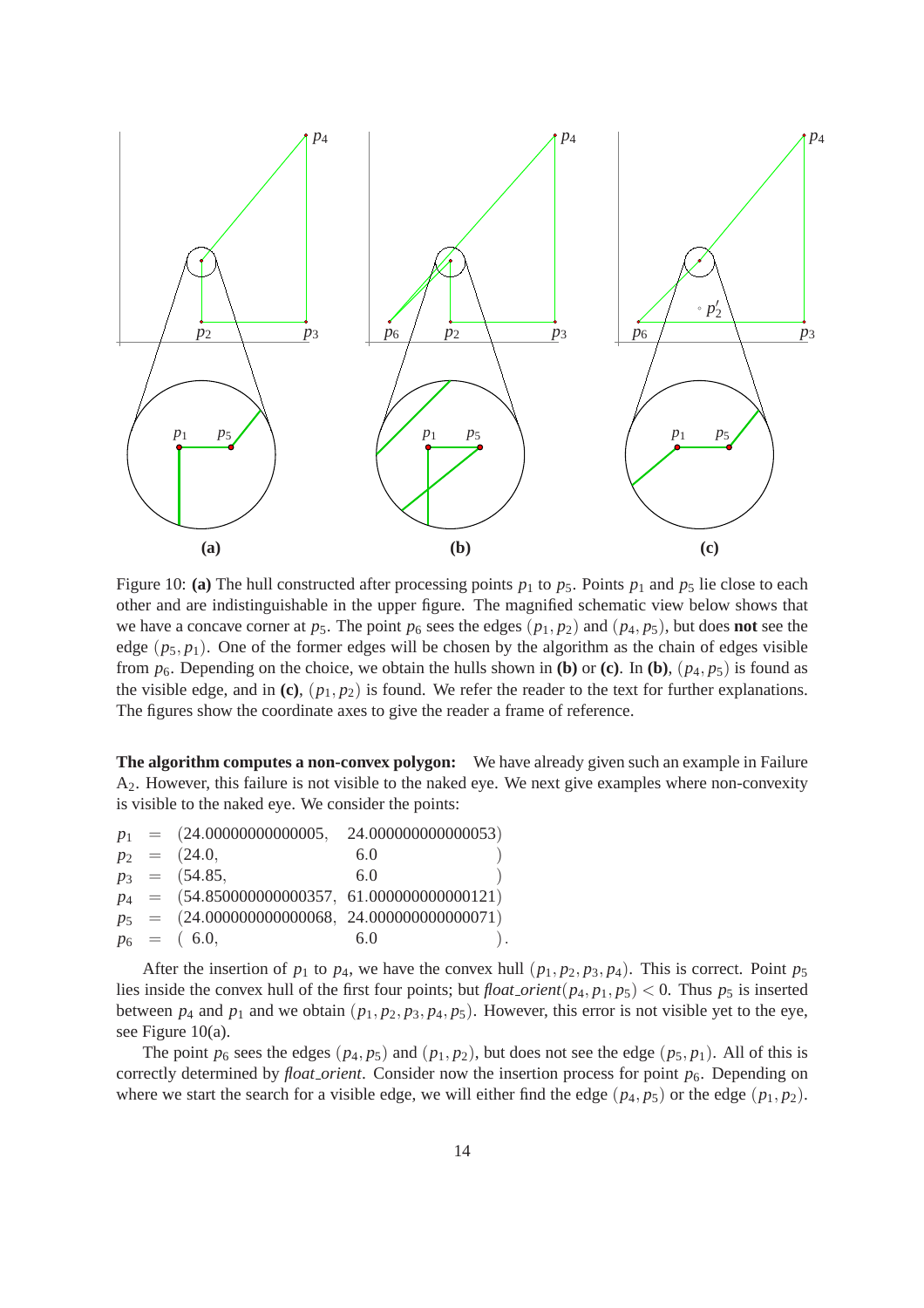In the former case, we insert  $p_6$  between  $p_4$  and  $p_5$  and obtain the polygon shown in (b). It is visibly non-convex and has a self-intersection. In the latter case, we insert  $p_6$  between  $p_1$  and  $p_2$  and obtain the polygon shown in (c). It is visibly non-convex.

Of course, in a deterministic implementation, we will see only one of the errors, namely (b). This is because in our sample implementation as given in the appendix, we have  $L = (p_2, p_3, p_4, p_1)$ , and hence the search for a visible edge starts at edge  $(p_2, p_3)$ . In order to produce (c) with our implementation we replace the point  $p_2$  by the point  $p'_2 = (24.0, 10.0)$ . Then  $p_6$  sees  $(p'_2, p_3)$  and identifies  $(p_1, p'_2, p_3)$  as the chain of visible edges and hence constructs (c).

# **5 Incremental 3D Delaunay Triangulation Algorithm**

The planar convex hull algorithms are simple educational examples. A more complex, and in practice quite relevant algorithm is the incremental construction of the 3d Delaunay triangulation, such as the one found in CGAL. The complex algorithm consists of several phases, which all can fail in different ways when executed with floating-point arithmetic. We describe the algorithm in more detail and give a numerical example that causes an infinite loop. It is not easy to hand-construct such an example, but we provide an algorithm that easily finds many such examples.

We say that a point *u* is *in conflict* with a tetrahedron *t* if *u* lies in the interior of the circumscribing sphere of *t*. A Delaunay triangulation of a set of points is a triangulation in which all tetrahedra verify the *Delaunay property*: they do not conflict with any other point of the triangulation. In the degenerate case of co-spherical points, the Delaunay triangulation may not be unique.

The incremental Delaunay algorithm inserts a new point  $u$  in the current Delaunay triangulation in two steps: point location and update. The point location step returns a tetrahedron in conflict with *u*. The update step removes all tetrahedra in conflict with *u* and populates the resulting hole with new tetrahedra connecting *u* with the facets of the hole, thus establishing the Delaunay property for the resulting triangulation.

One way to implement the point location step is to find a tetrahedron that contains *u* (there can be several in the case that *u* is on a facet or an edge), which will a fortiori be in conflict with *u*. Several algorithms can be used here, but we focus on a specific walking algorithm called *remembering stochastic walk* in [DPT02], which traverses the adjacency relations between tetrahedra. The walking part is usually sped up by another algorithm that quickly finds a tetrahedron near the target, using, for example, either a hierarchy of triangulations or a small random sample of the points. However, we concentrate in this paper on studying the robustness of the fundamental walking part.

Note that inserting a point that is outside the convex hull of the existing triangulation can be performed similarly but uses different predicates. We are not studying the failures that can be found in such cases. So in the sequel, we assume that  $u$  lies inside the convex hull of the previous points. Furthermore, we do not consider the first phase of the incremental construction algorithm where an initial full-dimensional triangulation is constructed, because this phase requires additional predicates.

### **5.1 Failures of the Point Location Step**

By convention and ensured by the algorithm, all tetrahedra in the triangulation are positively oriented, i.e., *orientation*( $p$ , $q$ , $r$ , $s$ ) is positive, where the three-dimensional orientation test is defined analogously to the planar orientation test in Equation 1 as: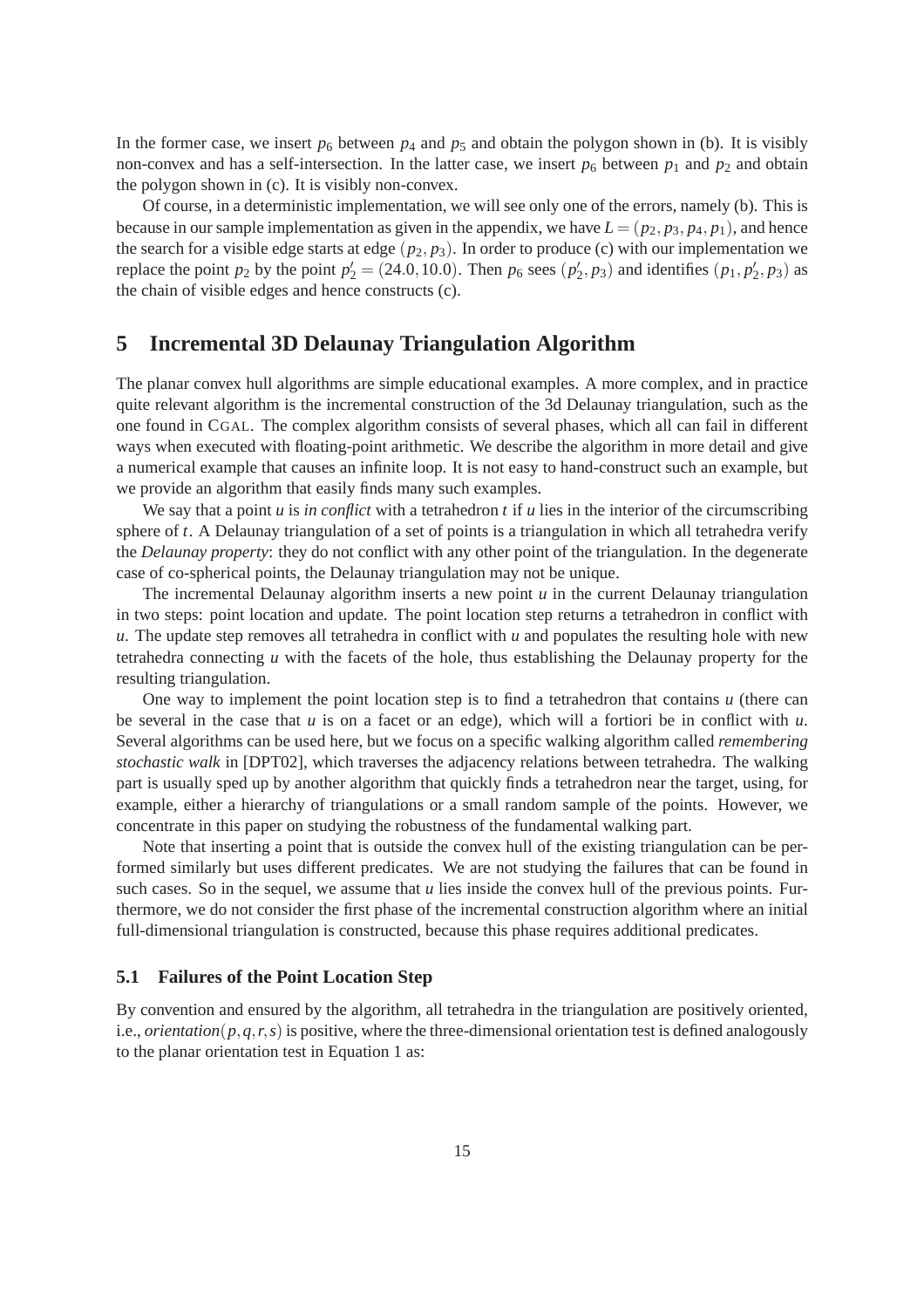

Figure 11: Inserting a point *u* near the central edge  $(p_0, p_1)$  of a Delaunay triangulation made of three tetrahedra around that central edge.

$$
orientation(p,q,r,s) = sign(det\begin{bmatrix} 1 & p_x & p_y & p_z \\ 1 & q_x & q_y & q_z \\ 1 & r_x & r_y & r_z \\ 1 & s_x & s_y & s_z \end{bmatrix}).
$$
 (3)

The facet (*q*,*r*,*s*) of a tetrahedron opposite to *p* is said to *separate* the tetrahedron from a point *u* if *orientation*( $u$ , $q$ , $r$ , $s$ ) is negative. The definition extends analogously to the facets opposite of  $q$ ,  $r$ , and *s*, respectively, replacing the point opposing the facet with *u* in the orientation predicate.

The point location algorithm starts at an initial tetrahedron  $(p, q, r, s)$ , iterates over its four facets, and tests if a facet separates the tetrahedron from *u*. If such a facet is found, the algorithm moves to the neighbor tetrahedron and repeats the point location. Otherwise, no such facet is found and *u* is inside or on the boundary of the tetrahedron, which means that *u* is either in conflict or is equal to one of the vertices of the tetrahedron. The latter case can be seen immediately from the return values of all the orientation predicates performed with the facets of the tetrahedron and *u*.

**Property E.** The point location algorithm terminates with a tetrahedron that contains the query point *u* if the triangulation fulfills the Delaunay property and  $\mu$  is inside the convex hull of the triangulation [Ede90].

If we use a corresponding floating-point implementation for our orientation test we observe that Property E can fail in two ways: (1) the algorithm does not terminate, or (2) the algorithm returns a tetrahedron that does not contain *u* (but which may still be in conflict with *u* and thus not endangers the update step). We confine ourselves to the first kind of failure:

**Failure E**1**: The point location algorithm does not terminate.** The termination proof relies on the acyclicity property of the Delaunay triangulation and the correct evaluation of the orientation predicate. We search for a cycle among a small number of tetrahedra. Two tetrahedra are actually not enough because of the obvious optimization that the algorithm does not test the tetrahedron again where it came from. Three tetrahedra may suffice, where *u* lies close to the three supporting planes of the three common facets to trigger numerical inaccuracies in the orientation test. This suggests to build a triangulation with a central edge surrounded by three tetrahedra and to locate a point *u* that is approximately on this edge as illustrated in Figure 11.

We provide a program that creates random examples of that nature and tests them for Failure  $E_1$ . At first, the program generates five random points and verifies that their Delaunay triangulation has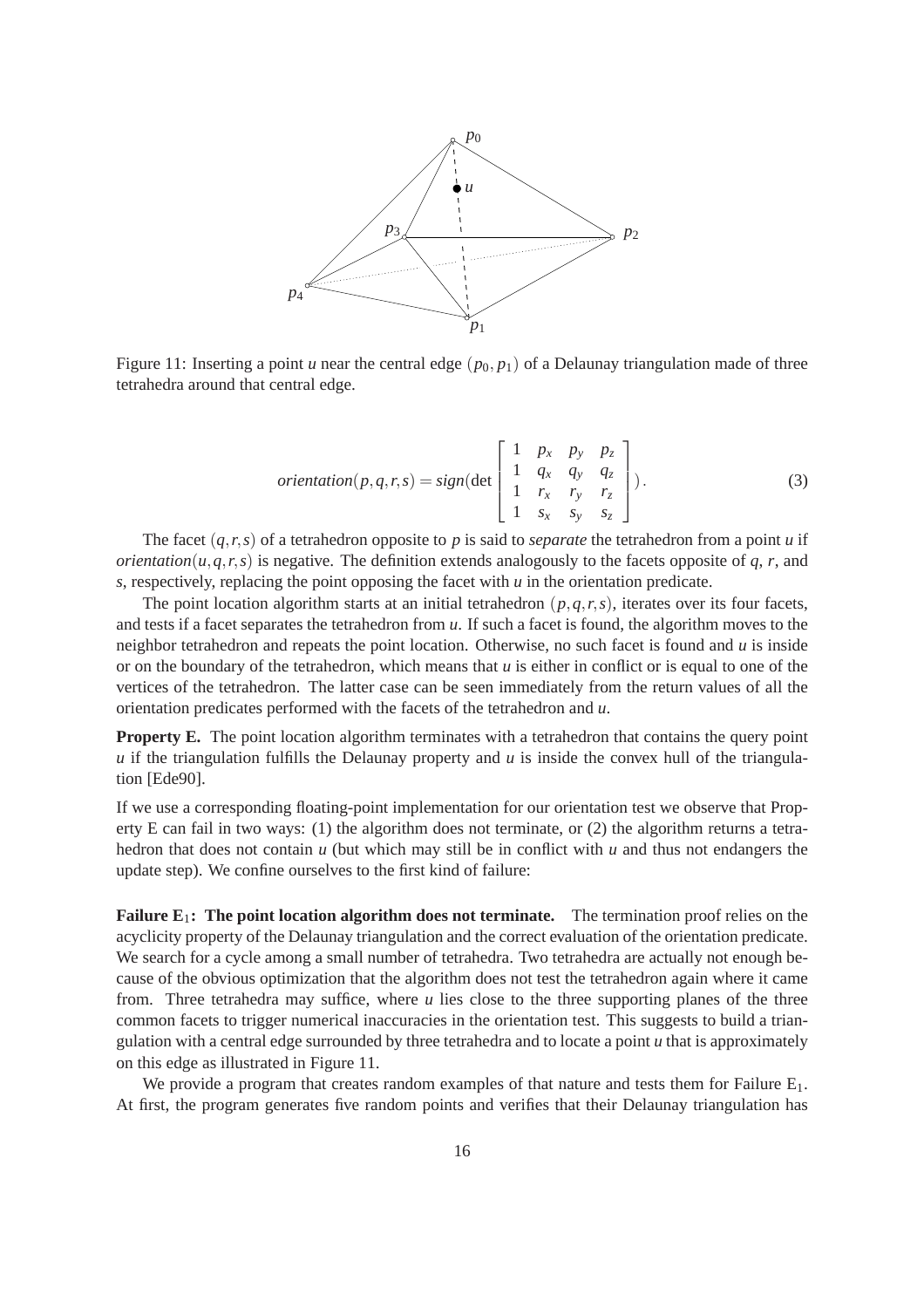the desired shape of three tetrahedra grouped around a central edge, and if not it tries another set of points. Then, the program generates a point *u* near the central edge by computing a point on the edge using approximate floating-point computations. At the end, the program locates  $\mu$  in the triangulation. In fact, the point location does not terminate quite often due to inconsistent answers of the orientation predicate in the volume around the edge. We give here an example data set that sends the algorithm into an infinite loop:

```
p0 = (0.092408271079090554, 0.1326565794620080400, 0.20816329990430305)
p1 = (0.183729934258721530, 0.0085360395142579648, 0.39535821959993456)
p2 = (0.382775030788625510, 0.2050904804319415600, 0.01038994374388480)
p3 = (0.256251824311654270, 0.6315717178093045400, 0.16190908040221075)
p4 = (0.191845325127811610, 0.0281530165464261020, 0.57432720440646179)
u = (0.232038626475695340, 0.4235560948517673200, 0.23985175657768110)
```
# **6 Non-Solutions**

A number of approaches have been suggested to make floating point implementations work, either of specific algorithms or in general. We point to promising approaches in the next section and discuss two frequently suggested approaches that do not work in this section.

The first approach is specific to the planar convex hull problem. A frequently heard reaction to our paper is that all our examples exploit the fact that the first few points are nearly collinear. If one starts with a "roundish" hull, or at least starts with a hull formed from the points of minimal and maximal *x*and *y*- coordinates, the problem will go away. We have two answers to this suggestion: Firstly, neither way can cope with the situation that all input points are nearly collinear, and secondly, the example in Figure 10 falsifies this suggestion. Observe that we have a "roundish" hull after the insertion of the points  $p_1$  to  $p_4$  and then the next two insertions lead the algorithm astray. The example can be modified to start with points of minimal and maximal *x*- coordinates first, which we suggest as a possible course exercise.

Epsilon-tweaking is another frequently suggested and used remedy, i.e., instead of comparing exactly with zero, one compares with a small (absolute or relative) tolerance value epsilon. Epsilontweaking simply activates rounding to zero. In the planar hull example, this will make it more likely for points outside the current hull not to see any edges because of enforced collinearity and hence at least failure  $A_1$  will still occur. In our examples of Section 3, the yellow band in our visualizations of collinear pixels becomes wider, but its boundary remains as fractured as it is in the comparison with zero, see Figure 12.

Another objection argues that our examples are unrealistic since they contain near collinear point triples or points very close together (actually the usual motivation for Epsilon-tweaking). Of course, the examples have to look like this, otherwise there would not be room for rounding errors. But they are realistic; firstly, practical experience shows it. Secondly, degeneracies, such as collinear point triples, are on purpose in many data sets, since they reflect the design intent of a CAD construction or in architecture. Representing such collinear point triples in double precision arithmetic and further transformations lead to rounding errors that turn these triples into close to collinear point triples. And thirdly, increasingly larger data sets increase the chance to have a bad triple of points just by bad luck, and a single failure suffices to ruin the computation.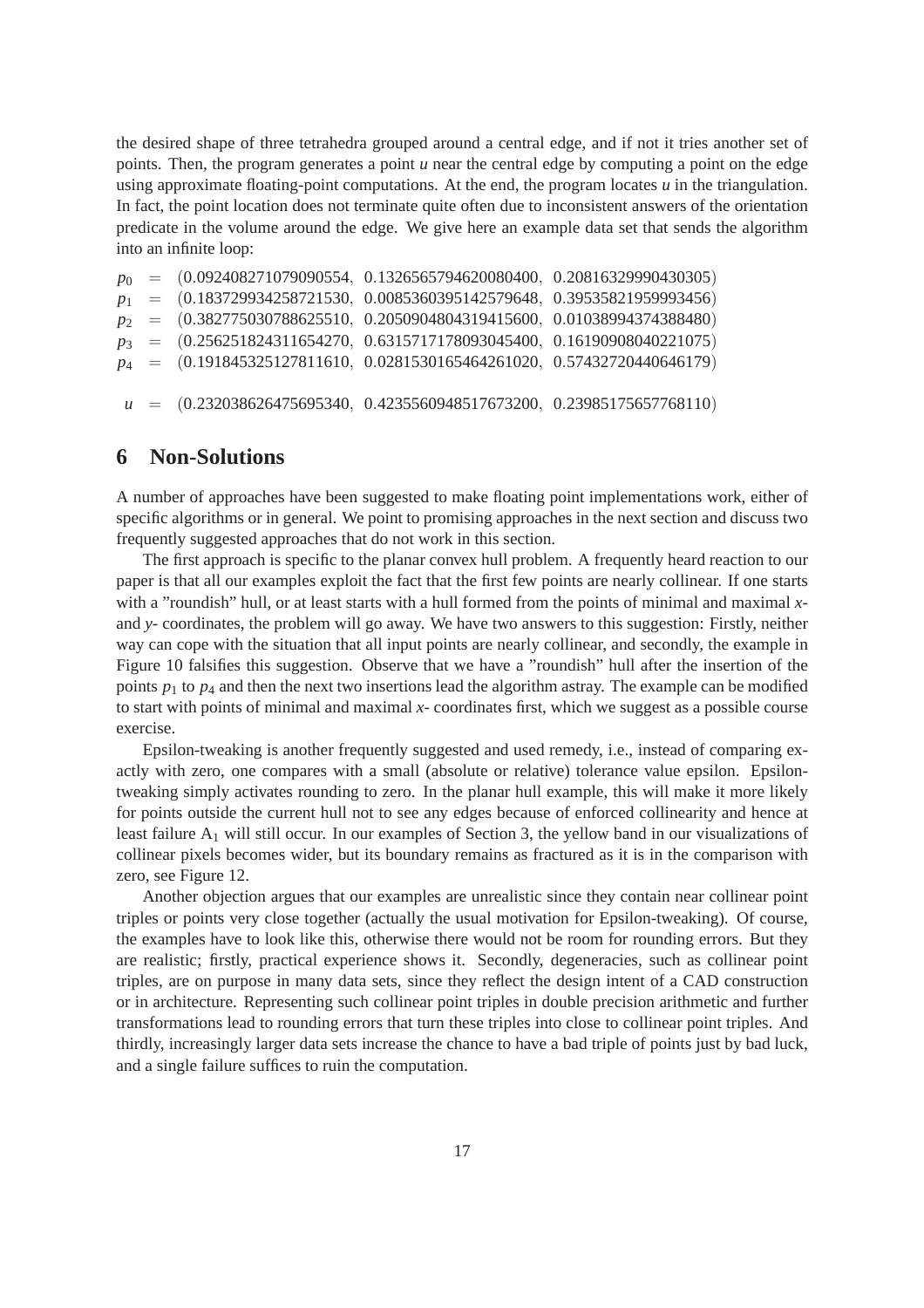

Figure 12: The effect of epsilon-tweaking: The figures show the result of repeating the experiment of Figure 2(a), but using an absolute epsilon tolerance value of  $\varepsilon = 10^{-10}$ , i.e., three points are declared collinear if *float orient* returns a value less than or equal to 10−<sup>10</sup> in absolute value. The yellow region of collinearity widens, but its boundary is as fractured as before. Figure (a) shows the boundary in the direction of the positive *y*-axis, and Figure (b) shows the boundary in the direction of the positive *x*-axis. The figures are color coded: Yellow (red, blue, resp.) pixels represent collinear (negative, positive, resp.) orientation. The black lines correspond to the lines *orientation*( $p, q, r$ ) =  $\pm \varepsilon$ .

# **7 Conclusion**

We provided instances that cause floating-point implementations of three basic geometric algorithms to fail. Our instances make the algorithms fail in many different ways. We showed how to construct such instances semi-systematically. We think that our paper and its companion web page will be useful for classroom use and that it will alert students and researchers to the intricacies of implementing geometric algorithms.

We want to reiterate that our goal was not to show that the specific algorithms discussed in this paper can fail, but to give illustrative examples for what can go wrong and why. We could have used other algorithms and implementations as the starting point of our work. After all, it is well-known that most geometric algorithms fail for some inputs, if implemented with floating-point arithmetic naïvely. We have chosen the specific algorithms because they are frequently taught and because they are so simple that one can actually discuss in full detail what goes wrong. In particular, in the incremental convex hull algorithm, we kept the search for a first visible edge as simple as possible. After all, it is less important how an initial visible edge is found. It is only important which of the inspected edges are declared visible by *float orient*. Thus, with randomized incremental algorithms, that use more sophisticated strategies to search for an initial visible edge, we would get the same kind of failures. Moreover, this is not a study on the numerical stability of planar convex hull algorithms. We see our contribution in presenting educational examples for the bigger problem of why and how geometric algorithms can fail, studied on a level where all aspects of the problem can still be discussed and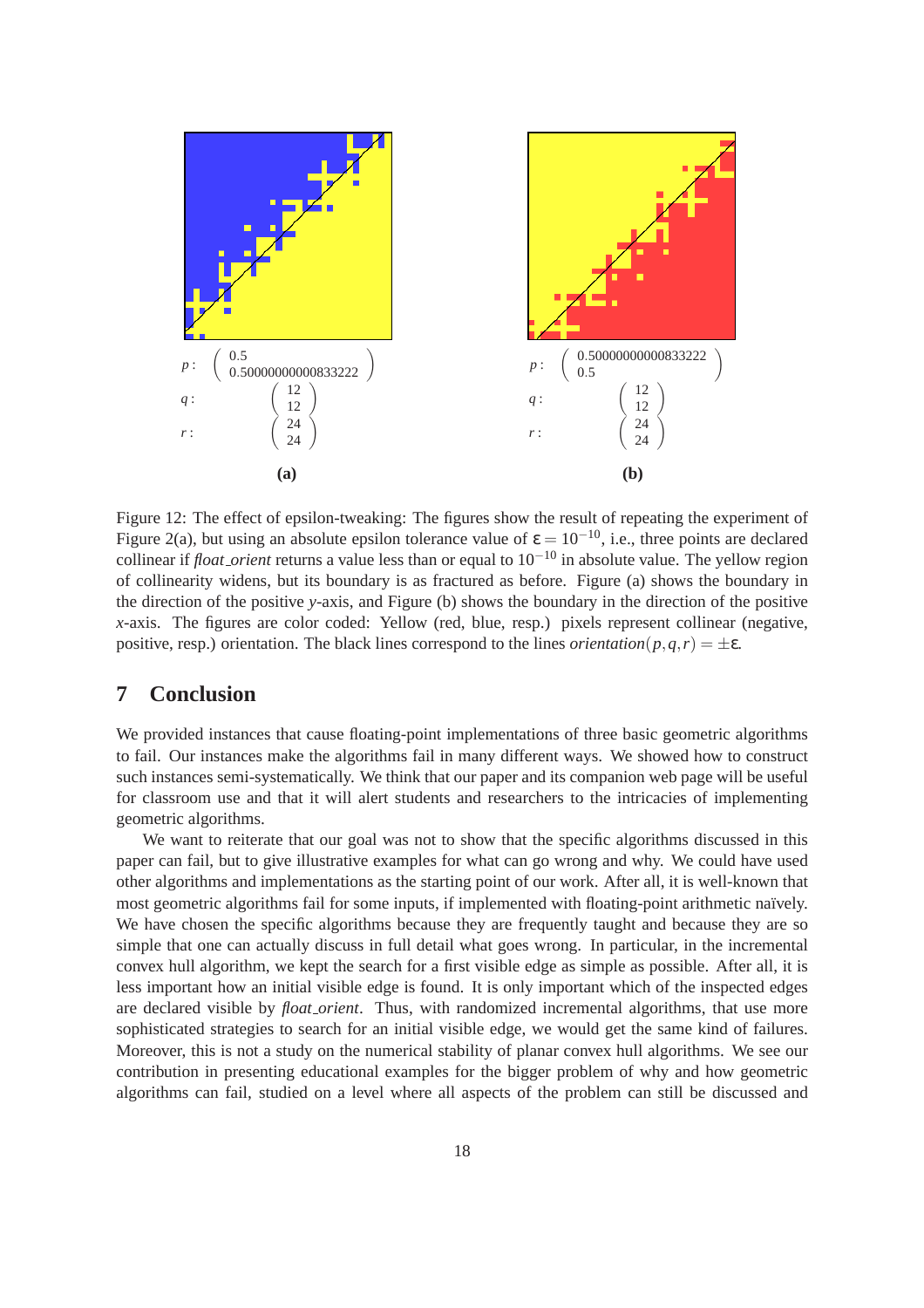understood in class. We hope that the examples will raise awareness for the problem and willingness to study the various approaches to reliable geometric computation.

We do not want to leave our readers in despair and therefore close with some pointers to successful approaches to reliable geometric computation. There are several approaches: (1) make sure that the implementations of geometric predicates always returns the correct result or (2) change the algorithm so that it can cope with the floating-point implementation of its geometric predicates and still computes something meaningful or (3) perturb the input so that the floating-point implementation is guaranteed to produce the correct result on the perturbed input [HS98, FKMS05].

The first approach, known as the exact geometric computation (EGC) paradigm, has been adopted for the software libraries LEDA, CGAL and CORE LIBRARY [KN04, FGK+00, MN99, KLPY99]. In the second approach the interpretation of "meaningful" is a crucial and difficult problem. For convex hull and Delaunay triangulations there are more robust algorithms [BDH96, DSB92, For89, For95, GSS90, JW94, JS06, KW98, LM90]. For further references to these approaches we refer the reader to [Yap04, Sch00].

# **References**

- [And79] A.M. Andrew. Another efficient algorithm for convex hulls in two dimensions. *Information Processing Letters*, 9:216–219, 1979.
- [BDH96] C. Bradford Barber, David P. Dobkin, and Hannu Huhdanpaa. The quickhull algorithm for convex hulls. *ACM Trans. Math. Softw.*, 22(4):469–483, 1996.
- [CS89] K.L. Clarkson and P.W. Shor. Applications of random sampling in computational geometry, II. *Journal of Discrete and Computational Geometry*, 4:387–421, 1989.
- [DH91] P. Deuflhard and A. Hohmann. *Numerische Mathematik: Eine algorithmisch orientierte Einführung*. Walter de Gruyter, 1991.
- [DPT02] O. Devillers, S. Pion, and M. Teillaud. Walking in a triangulation. *Internat. J. Found. Comput. Sci.*, 13:181–199, 2002.
- [DSB92] T. K. Dey, K. Sugihara, and C. L. Bajaj. Delaunay triangulations in three dimensions with finite precision arithmetic. *Comput. Aided Geom. Design*, 9:457–470, 1992.
- [Ede90] H. Edelsbrunner. An acyclicity theorem for cell complexes in *d* dimensions. *Combinatorica*, 10(3):251–260, 1990.
- $[FGK^+00]$  A. Fabri, G.-J. Giezeman, L. Kettner, S. Schirra, and S. Schönherr. On the design of CGAL a computational geometry algorithms library. *Softw. – Pract. Exp.*, 30(11):1167–1202, 2000.
- [FKMS05] S. Funke, Ch. Klein, K. Mehlhorn, and S. Schmitt. Controlled perturbation for Delaunay triangulations. In *Proc. of 16th ACM-SIAM Symposium on Discrete Algorithms (SODA)*, pages 1047–1056, Vancouver, Canada, 2005.
- [For70] G. E. Forsythe. Pitfalls in computation, or why a math book is not enough. Technical Report CS-TR-70-147, Stanford University, Computer Science Department, 1970. available at historical.ncstrl.org/litesite-data/stan/CS-TR-70-147.pdf.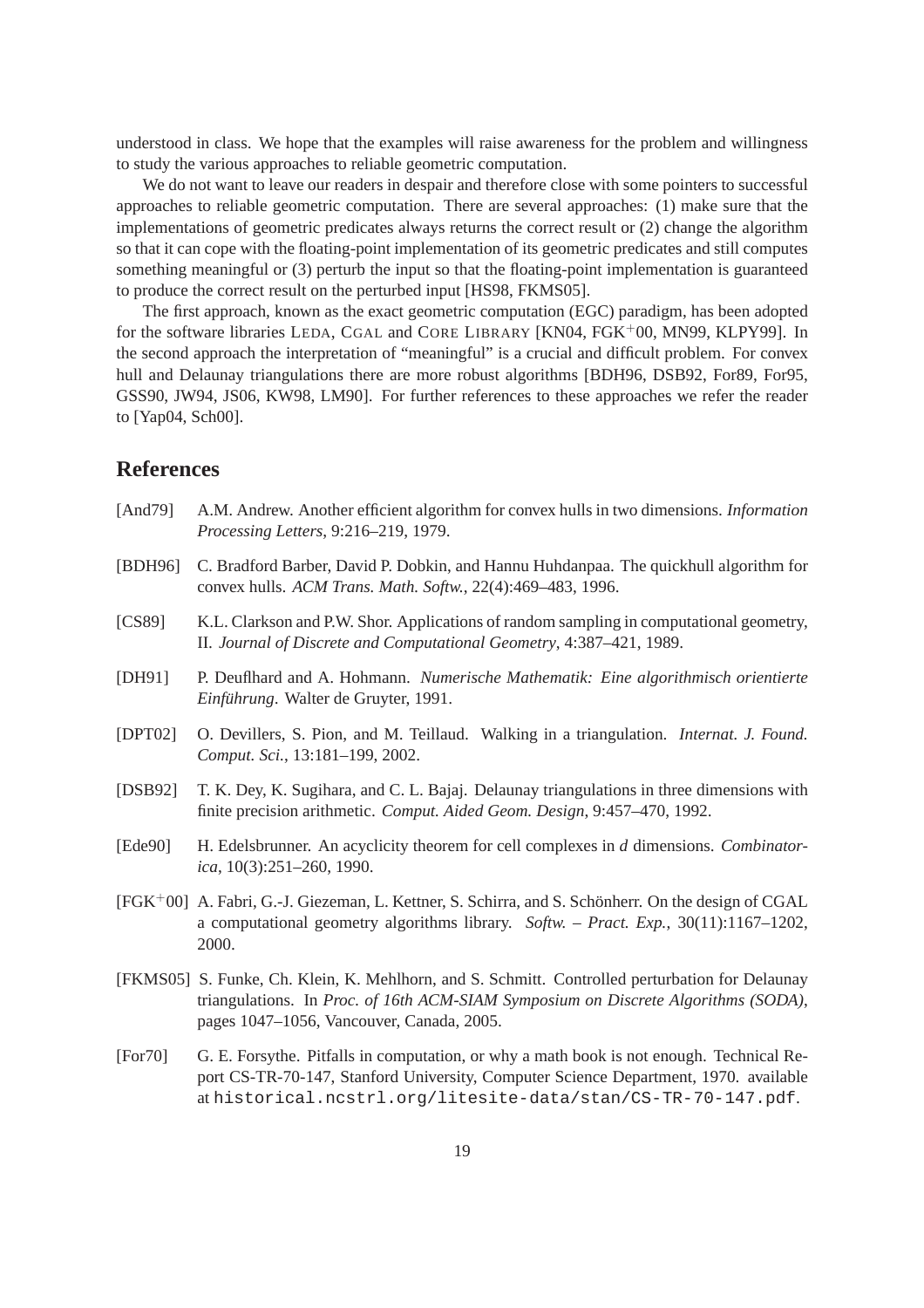- [For85] A. R. Forrest. Computational geometry in practice. In R. A. Earnshaw, editor, *Fundamental Algorithms for Computer Graphics*, volume F17 of *NATO ASI*, pages 707–724. Springer-Verlag, 1985.
- [For89] S. Fortune. Stable maintenance of point-set triangulations in two dimensions. *Proc. Foundations of Computer Science (FOCS)*, 30:494–499, 1989.
- [For90] S. Fortune. Stable maintenance of point-set triangulation in two dimensions. manuscript, 1990.
- [For95] S. Fortune. Numerical stability of algorithms for 2-d Delaunay triangulations. *Internat. J. Comput. Geom. Appl.*, 5(1–2):193–213, 1995.
- [FvW96] S. Fortune and C. van Wyk. Static analysis yields efficient exact integer arithmetic for computational geometry. *ACM Transactions on Graphics*, 15:223–248, 1996. preliminary version in ACM Conference on Computational Geometry 1993.
- [Gol91] D. Goldberg. What every computer scientist should know about floating-point arithmetic. *ACM Computing Surveys*, 23(1):5–48, 1991.
- [Gra72] R.L. Graham. An efficient algorithm for determining the convex hulls of a finite point set. *Information Processing Letters*, 1:132–133, 1972.
- [GSS90] L. Guibas, D. Salesin, and J. Stolfi. Constructing strongly convex approximate hulls with inaccurate primitives. In *Proc. 1st Annu. SIGAL Internat. Sympos. Algorithms*, volume 450 of *Lecture Notes Comput. Sci.*, pages 261–270. Springer-Verlag, 1990.
- [HS98] D. Halperin and C.R. Shelton. A perturbation scheme for spherical arrangements with application to molecular modeling. *Comp. Geom.: Theory and Applications*, 10, 1998.
- [IEE87] IEEE standard for binary floating-point arithmetic. *SIGPLAN Notices*, 22(2):9–25, February 1987. Reprint of ANSI/IEEE Std 754-1985, The Institute of Electrical and Electronics Engineers, Inc, 345 East 47th Street, New York, NY 10017, USA.
- [JS06] D. Jiang and N. F. Stewart. Backward error analysis in computational geometry. In *ICCSA (1)*, pages 50–59, 2006.
- [JW94] J. W. Jaromczyk and G. W. Wasilkowski. Computing convex hull in a floating point arithmetic. *CGTA: Computational Geometry: Theory and Applications*, 4, 1994.
- [KLPY99] V. Karamcheti, C. Li, I. Pechtchanski, and C. Yap. A Core library for robust numerical and geometric computation. In *15th ACM Symp. Computational Geometry*, pages 351–359, 1999.
- [KN04] L. Kettner and S. Näher. Two computational geometry libraries: LEDA and CGAL. In Jacob E. Goodman and Joseph O'Rourke, editors, *Handbook of Discrete and Computational Geometry*, chapter 65, pages 1435–1463. CRC Press LLC, Boca Raton, FL, second edition, 2004.
- [KW98] Lutz Kettner and Emo Welzl. One sided error predicates in geometric computing. In *IFIP World Computer Congress on Fundamentals - Foundations of Computer Science*, pages 13–26. Osterreichische Computer Gesellschaft, 1998. ¨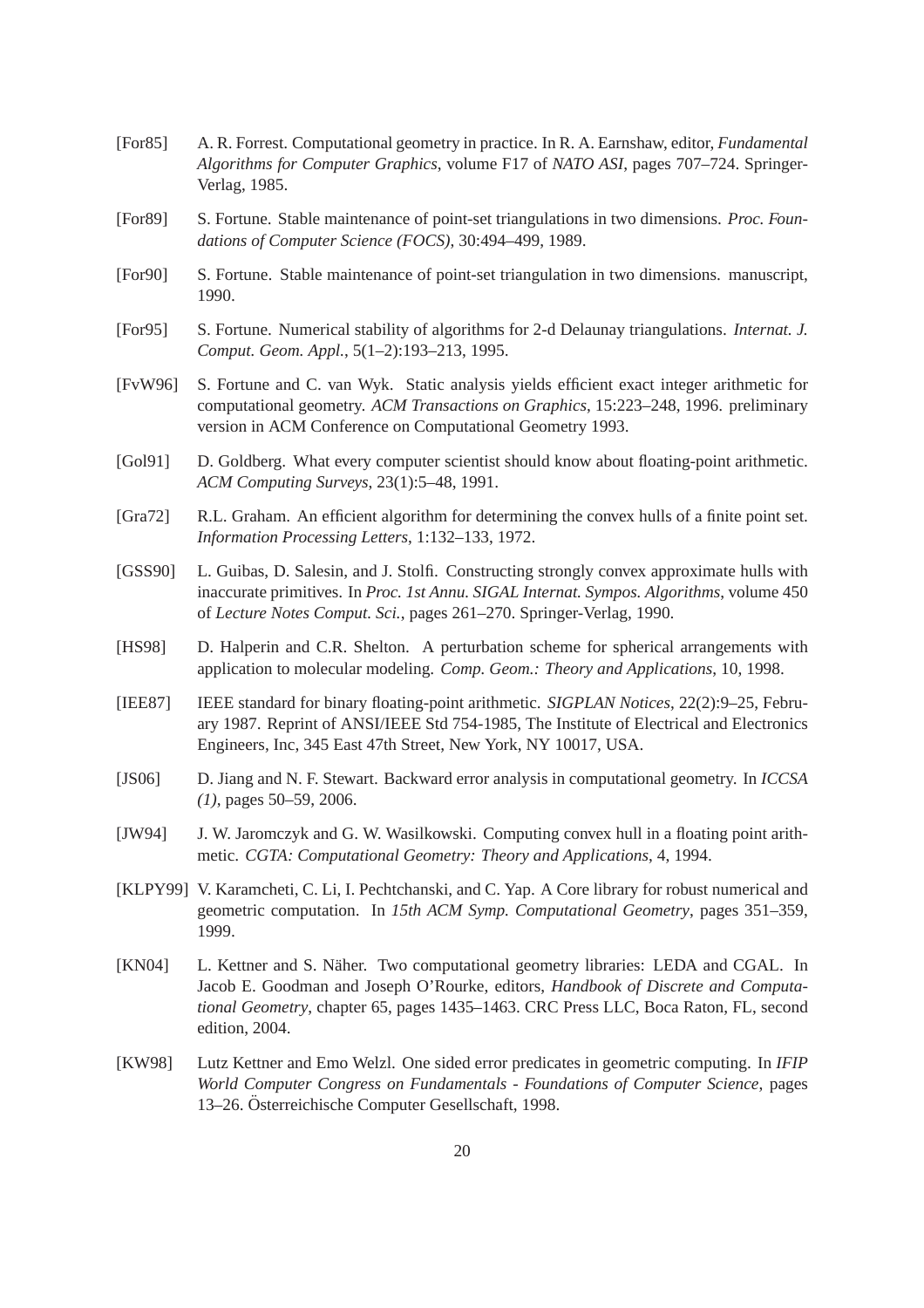- [LM90] Z. Li and V.J. Milenkovic. Constructing strongly convex hulls using exact or rounded arithmetic. In *SoCG'90*, pages 235–243. ACM Press, 1990.
- [MN99] K. Mehlhorn and S. Näher. *The LEDA Platform for Combinatorial and Geometric Computing*. Cambridge University Press, 1999. 1018 pages.
- [Sch00] S. Schirra. Robustness and precision issues in geometric computation. In Jörg-Rüdiger Sack and Jorge Urrutia, editors, *Handbook of Computational Geometry*, chapter 14, pages 597–632. Elsevier Science Publishers B.V. North-Holland, Amsterdam, 2000.
- [She97] J. R. Shewchuk. Adaptive precision floating-point arithmetic and fast robust geometric predicates. *Discrete & Computational Geometry*, 18:305–363, 1997.
- [ST06] S. Schirra and J. Tusch. Experimental comparison of the cost of approximate and exact convex hull computation in the plane. In *Proceedings of the 18th Canadian Conference on Computational Geometry (CCCG'06)*, pages 19–22, 2006.
- [Ste74] P.H. Sterbenz. *Floating Point Computation*. Prentice Hall, 1974.
- [Yap04] C.K. Yap. Robust geometric computation. In J.E. Goodman and J. O'Rourke, editors, *Handbook of Discrete and Computational Geometry*, chapter 41. CRC Press LLC, Boca Raton, FL, 2nd edition, 2004.

# **Appendix: Implementation of the Incremental Algorithm**

We describe our C++ reference implementation of our simple incremental algorithm. We give the details necessary to reproduce our results, for example, the exact parameter order in the predicate calls, but we omit details of the startup phase when we search for the initial three non-collinear points and the circular list data structure. We offer the full working source code based on CGAL  $[FGK^+00]$ , all the point data sets, and the images from the analysis on our companion web page  $http://www.$ mpi-inf.mpg.de/˜kettner/proj/NonRobust/ for reference.

We use our own plain conventional  $C^{++}$  point type. Worth mentioning are equality comparison and lexicographic order used to find extreme points among collinear points in the startup phase.

```
struct Point { double x, y; };
```
The orientation test returns  $+1$  if the points p, q, and r make a left turn, it returns zero if they are collinear, and it returns −1 if they form a right turn. We implement the orientation test as explained above with *p* as pivot point. Not shown here, but we make sure that all intermediate results are represented as 64 bit doubles and not as 80 bit extended doubles as it might happen, e.g., on Intel platforms.

```
int orientation( Point p, Point q, Point r) {
   return sign((g.x-p.x) * (r.y-p.y) - (q.y-p.y) * (r.x-p.x));}
```
For the initial three non-collinear points we scan the input sequence and maintain its convex hull of up to two extreme points until we run out of input points or we find a third extreme point for the convex hull. From there on we scan the remaining points in our main convex hull function as shown below.

The circular list used in our implementation is self explaining in its use. We assume a Standard Template Library (STL) compliant interface and extend it with circulators, a concept similar to STL